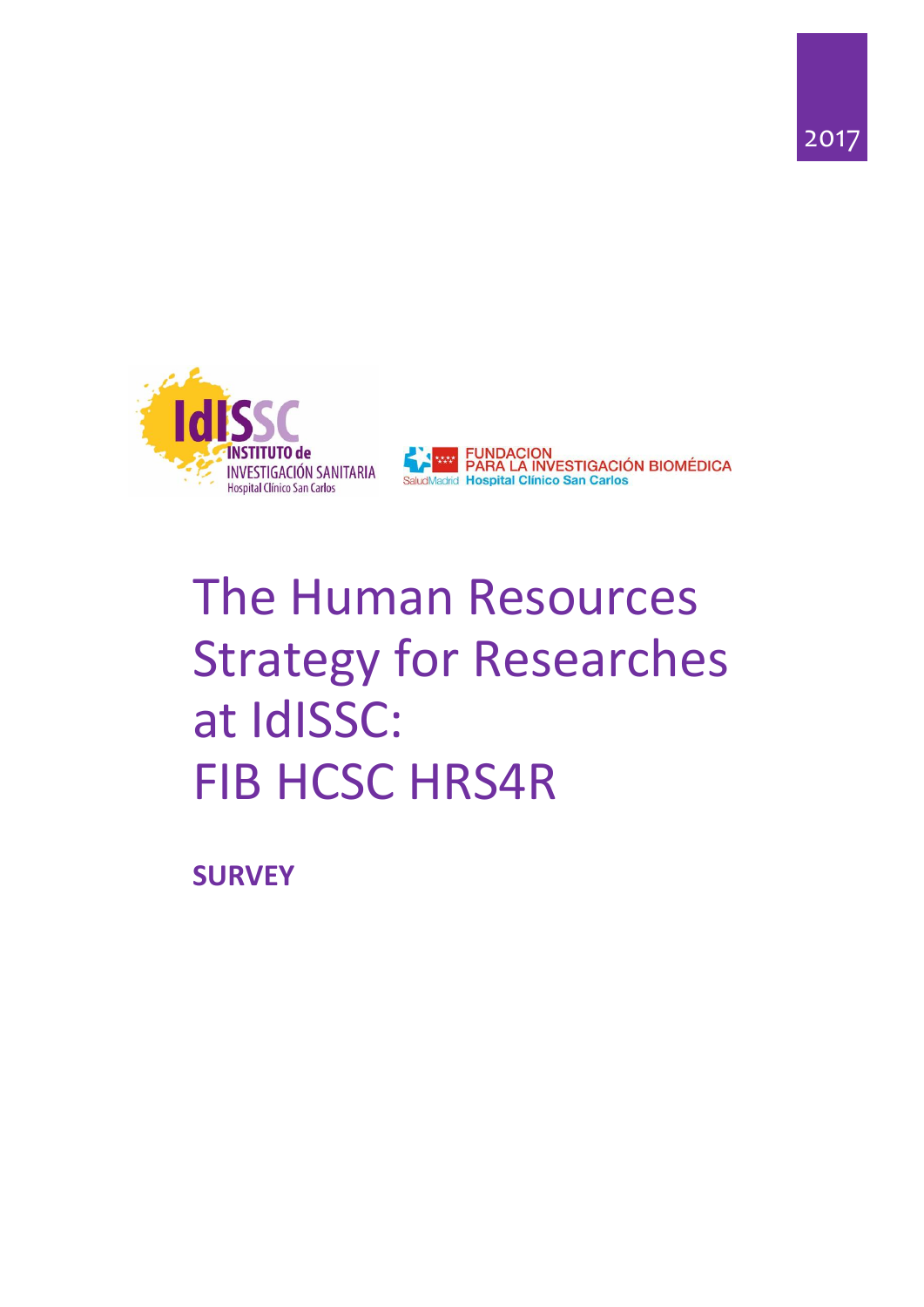



# **San Carlos Sanitary Research Institute (IdISSC)**

# Survey for Human Resources Strategy for Research Application (HRS4R)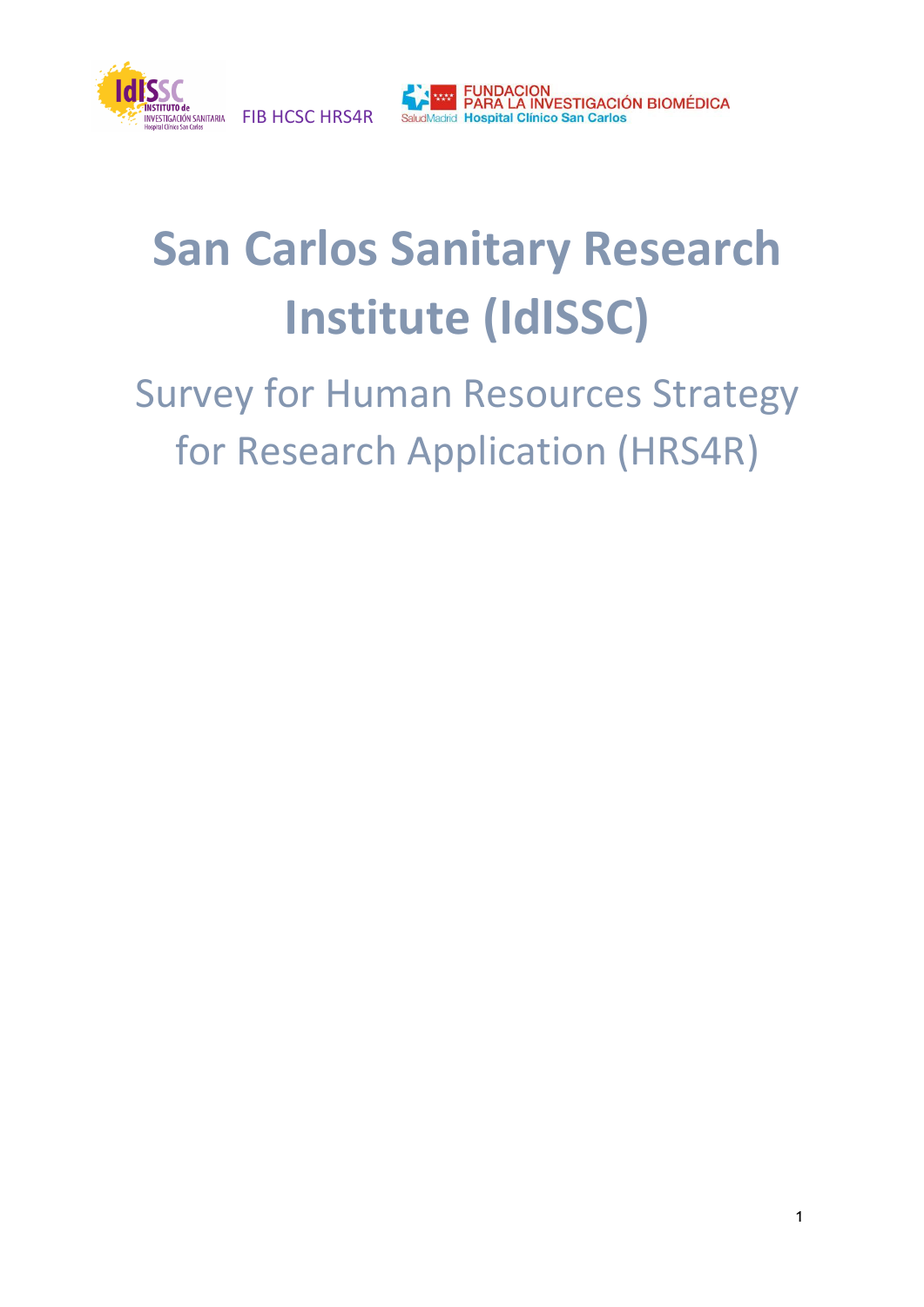



# Opening Statement

Foundation for Biomedical Research of the San Carlos Clinical Hospital (FIB HCSC), as managing entity of the San Carlos Sanitary Research Institute (IdISSC), is committed to achieve the Human Resources Strategy for Research (HRS4R) accreditation given by the European Commission (EC).

The HRS4R emerges with the aim of making the research career more attractive and intends to give all researchers in any European Union Member State the same rights and obligations, independently of the country they live in. Entities adhering to the strategy receive the recognition of HR Excellence in Research.

An important part of the HRS4R application is a throughout survey to staff, with the final objective to draft a Human Resources Strategy following the best European practices complied in the European Charter for Researchers and the Code of Conduct for the Recruitment of researchers, and your personal opinions on these issues.

The survey is completely anonymous and it will take 20 minutes of your time. Its structure follows five sections: 1) Basic Information, 2) Ethical and Professional Aspects, 3) Recruitment and Selection, 4) Working Conditions and Social Security, and 5) Training and Development.

The questionnaire develops 27 recommended concepts from the EC and which description corresponds to that indicated in the Charter and Code.

Please fill in all the sections. Your opinions will be taken into account for the Human Resources Strategy of the Institute. The strategy will be beneficial for us all, paving the way for the attainment of the HRS4R accreditation and improving our positioning in Europe.

Please answer all the questions and add your level of agreement (from 1 to 6, where 1 is very little agreement and 6 is full agreement) and the level of priority (from 1 to 6, where 1 is very little priority and 6 is full priority).

Your opinion is very important to IdISSC.

Thanks for your time!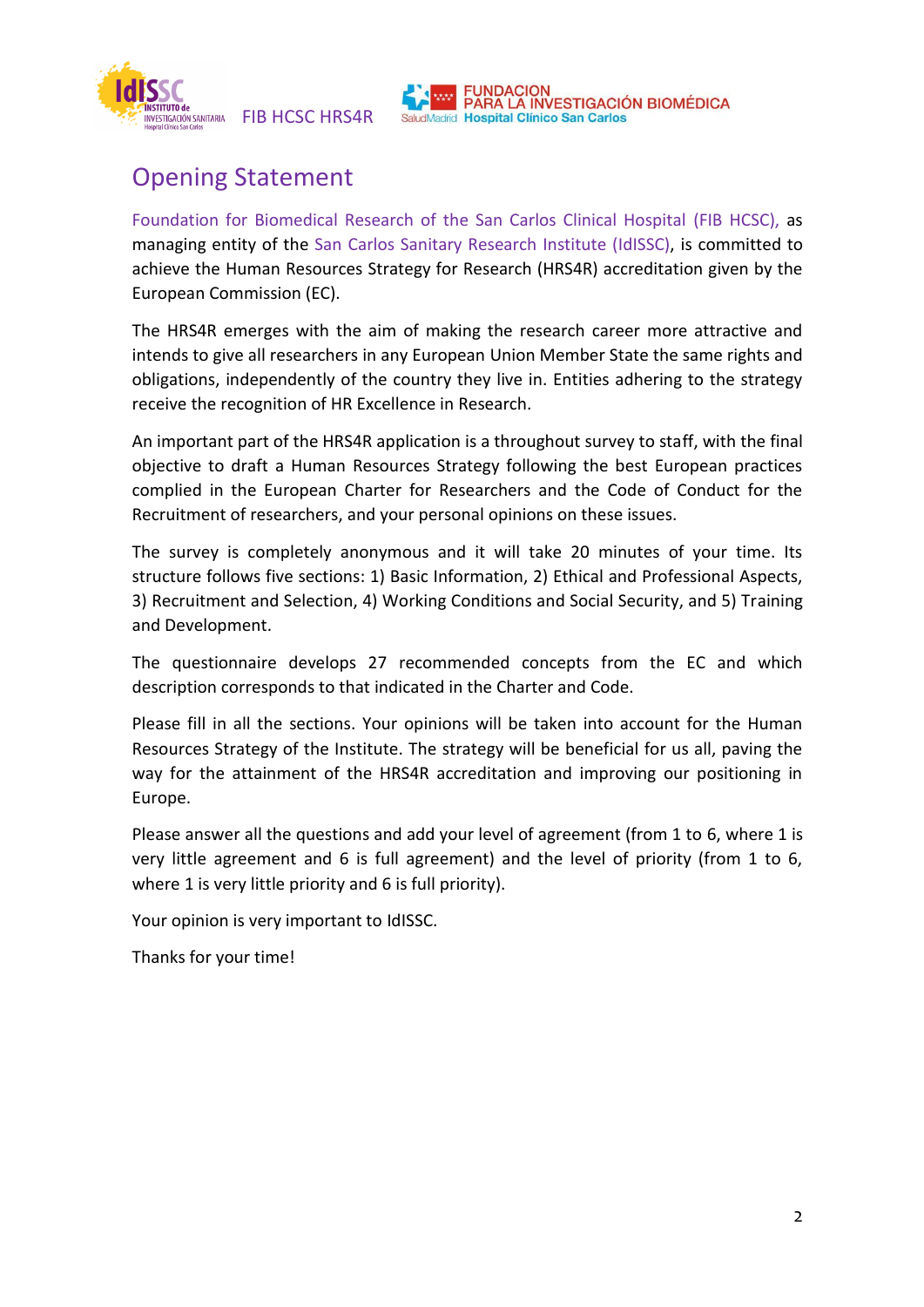



## Basic Information

Sex:

☐Male

☐Female

Age:

 $\square$ 18-24

☐25-34

☐35-44

 $\square$ 45-54

 $\square$ 55-65

☐>65

Time at the center:

 $\Box$ 0 to 1 year

**□Between 1 and 3 years** 

☐> 3 years

Professional Category at the Center:

☐Predoctoral researcher

☐Postdoctoral researcher

☐Clinical researcher (Medical Doctor, nurse)

**□Lab Technician** 

□Administrative Staff

Area of work:

**Cardiovascular** 

 $\Box$ nflammation, infection, immunity and allergy

☐Neuroscience

**□**Oncology

☐Other large systems

☐Transversal Research Support Units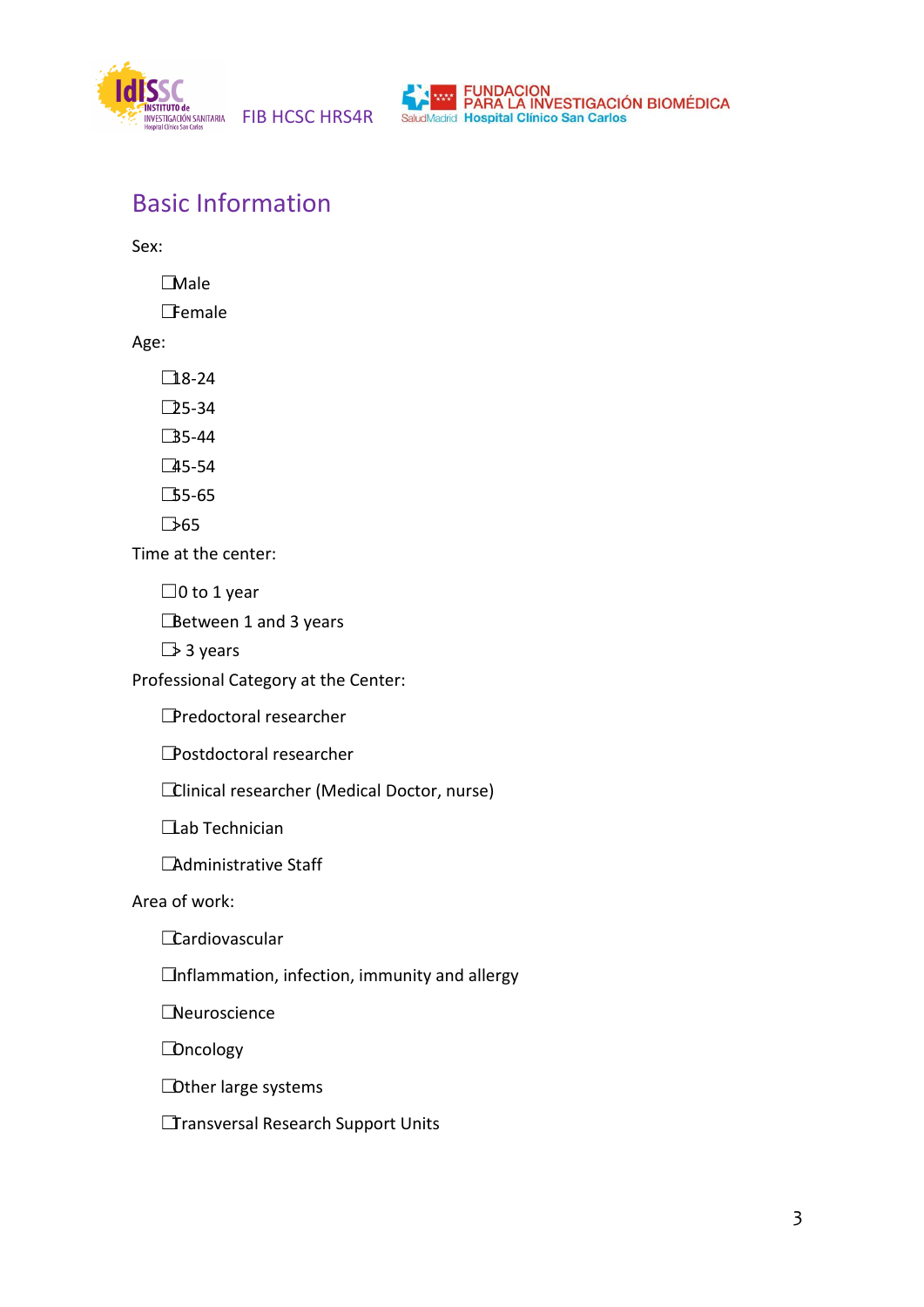



## **Ethical and Professional Aspects**

## Principle 2. Ethical principles

#### **Description**

Researchers should adhere to the recognised ethical practices and fundamental ethical principles appropriate to their discipline(s) as well as to ethical standards as documented in the different national, sectoral or institutional Codes of Ethics.

#### Question 2

IdISSC distributes, through the Ethic Committee, the ethical regulation principles to researchers

How do you agree with the statement and what level of importance would you assign to it?

Score from 1 to 6 (1 is very little, 6 is very much)



If you know it and/or consider it relevant, indicate the national or regional legislation or the regulation of the institution that allows or forbids the implementation of this principle.

Haga clic aquí para escribir texto.

If you know it and/or consider it relevant, indicate practices that are being carried out in this regard at the Institute.

Haga clic aquí para escribir texto.

Other Inputs and Proposals for Actions (optional):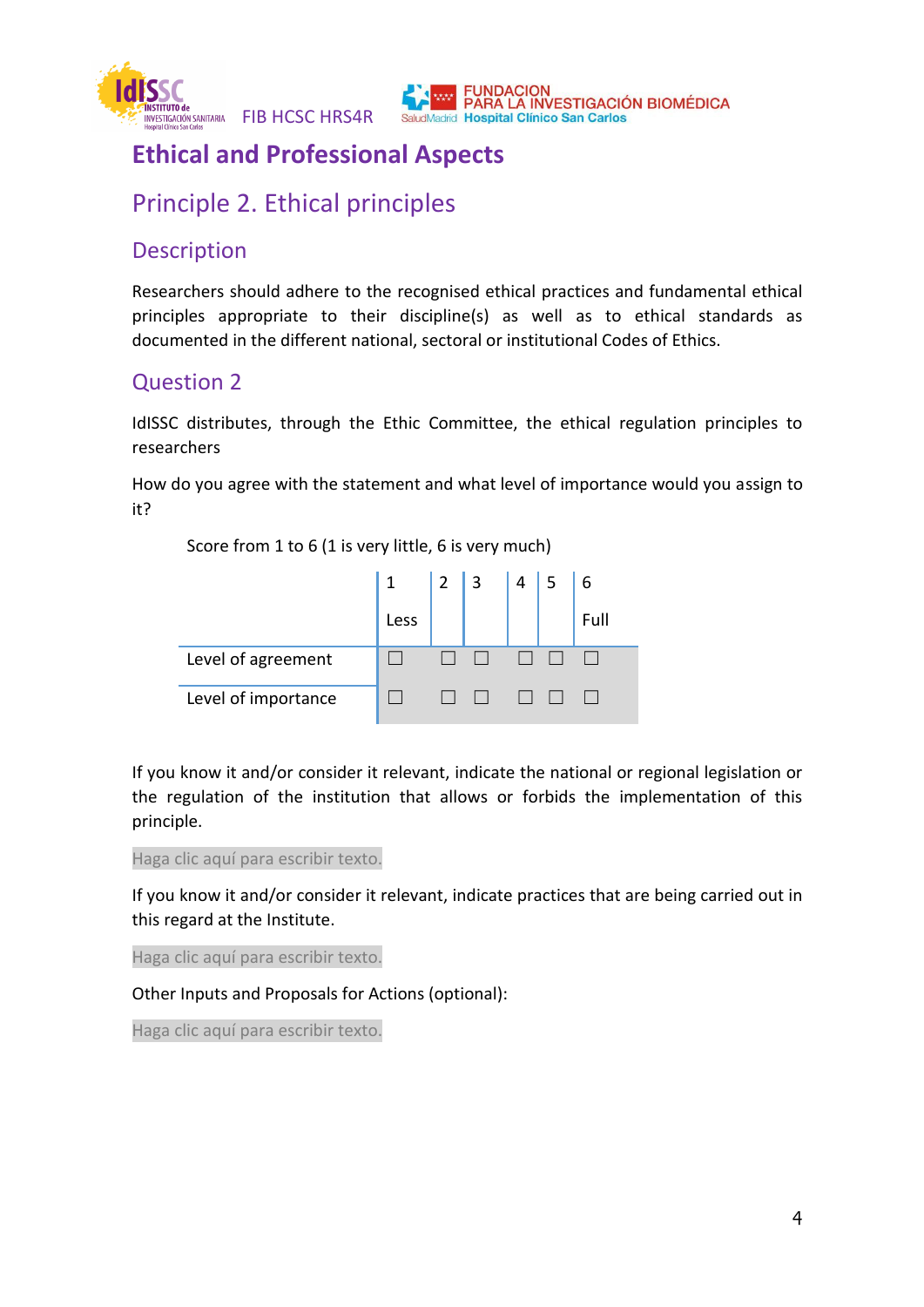

## Principle 5. Contractual and legal obligations

### Description

Researchers at all levels must be familiar with the national, sectoral or institutional regulations governing training and/or working conditions. This includes Intellectual Property Rights regulations, and the requirements and conditions of any sponsor or funders, independently of the nature of their contract. Researchers should adhere to such regulations by delivering the required results (e.g. thesis, publications, patents, reports, new products development, etc.) as set out in the terms and conditions of the contract or equivalent document.

PARA LA INVESTIGACIÓN BIOMÉDICA

### Question 5

IdISSC informs researchers adequately on the regulations, including IPR, from sponsors or funders, independently of the nature of contract.

How do you agree with the statement and what level of importance would you assign to it?



Score from 1 to 6 (1 is very little, 6 is very much)

If you know it and/or consider it relevant, indicate the national or regional legislation or the regulation of the institution that allows or forbids the implementation of this principle.

Haga clic aquí para escribir texto.

If you know it and/or consider it relevant, indicate practices that are being carried out in this regard at the Institute.

Haga clic aquí para escribir texto.

|  | Haga | clic | aqui | para | escribir | text |
|--|------|------|------|------|----------|------|
|--|------|------|------|------|----------|------|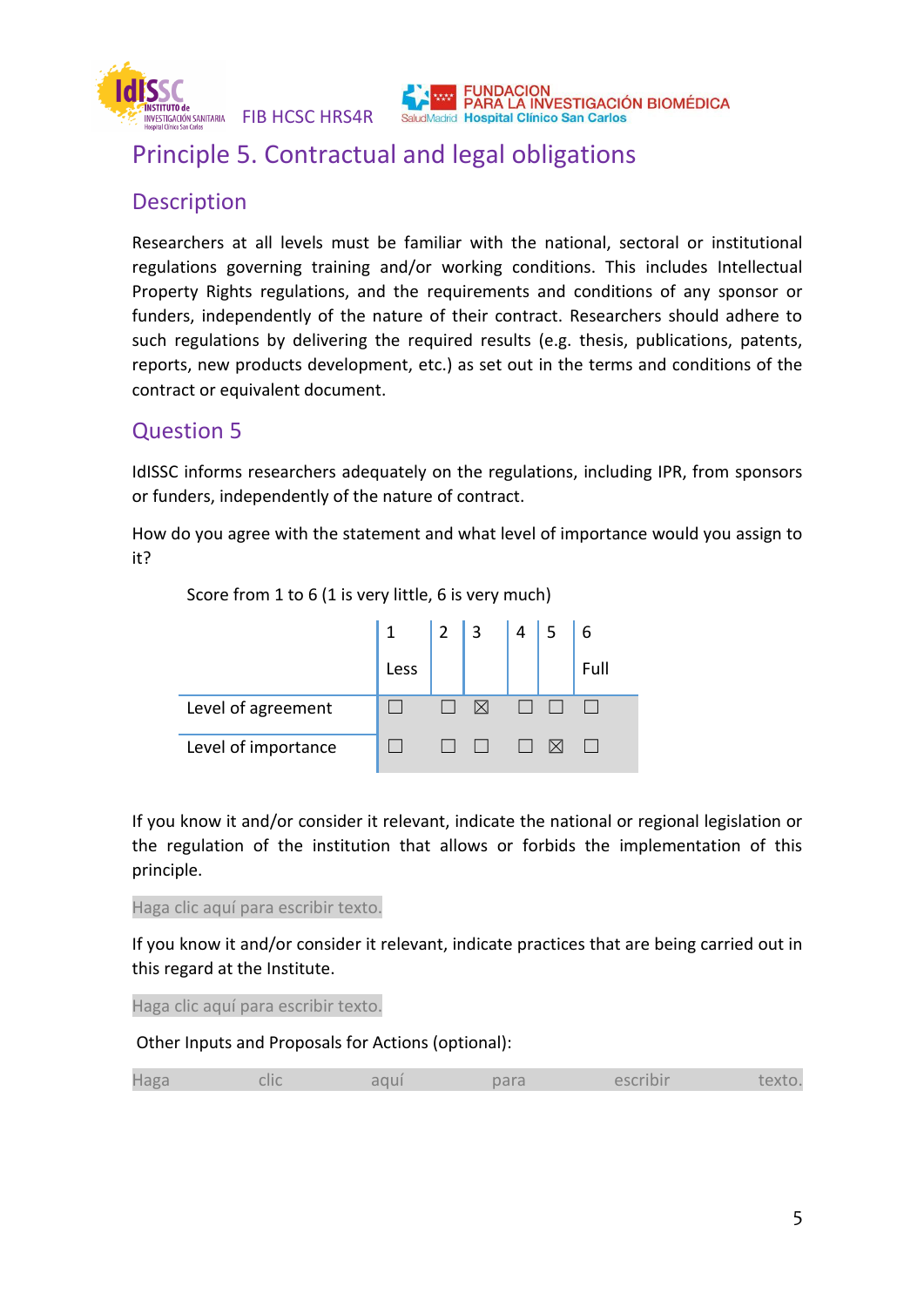

## Principle 7. Good practice in research

#### Description

Researchers should at all times adopt safe working practices, in line with national legislation, including taking the necessary precautions for health and safety and for recovery from information technology disasters, e.g. by preparing proper back-up strategies. They should also be familiar with the current national legal requirements regarding data protection and confidentiality protection requirements, and undertake the necessary steps to fulfil them at all times.

PARA LA INVESTIGACIÓN BIOMÉDICA

#### Question 7

IdISSC makes sure that researchers always adopt safe working practices in line with national legislation including taking the necessary precaution for health and safety. Additionally, IdISSC ensures that researchers are familiar with the current national legal requirements regarding data protection and confidentiality protection.

How do you agree with the statement and what level of importance would you assign to it?



If you know it and/or consider it relevant, indicate the national or regional legislation or the regulation of the institution that allows or forbids the implementation of this principle.

Haga clic aquí para escribir texto.

If you know it and/or consider it relevant, indicate practices that are being carried out in this regard at the Institute.

Haga clic aquí para escribir texto.

| __<br>H <sub>a</sub> ga | ╷╷╷ | $\sqrt{ }$ | uıu |  |
|-------------------------|-----|------------|-----|--|
|                         |     |            |     |  |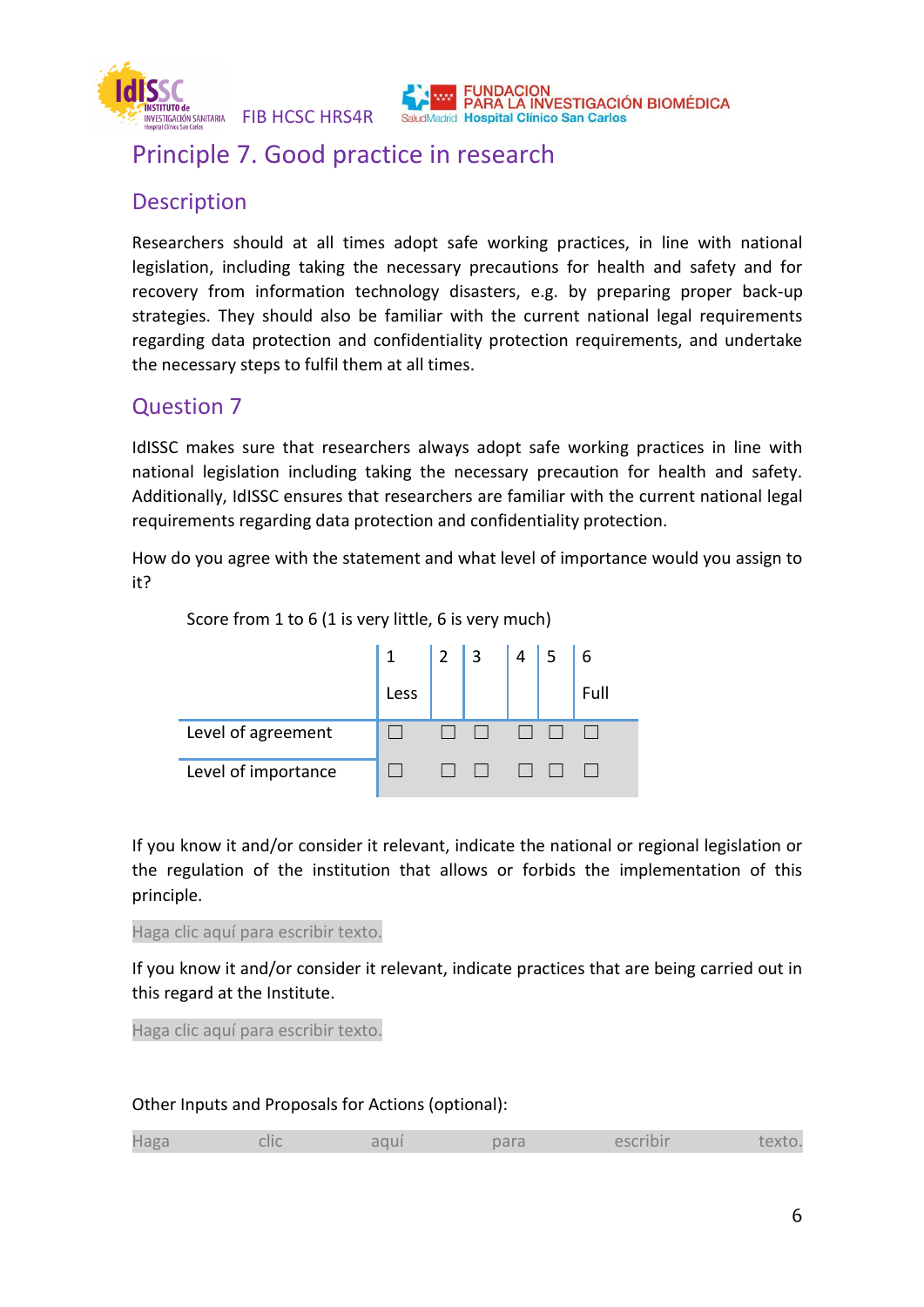

## Principle 9. Public engagement

#### Description

Researchers should ensure that their research activities are made known to society at large in such a way that they can be understood by non-specialists, thereby improving the public's understanding of science. Direct engagement with the public will help researchers to better understand public interest in priorities for science and technology and also the public's concerns.

### Question 9

The Institute provides channels for researchers to disseminate their results.

How do you agree with the statement and what level of importance would you assign to it?

Score from 1 to 6 (1 is very little, 6 is very much)

|                     | $\overline{1}$ | <b>2</b> l | 3 <sup>1</sup> | 4 | 6    |
|---------------------|----------------|------------|----------------|---|------|
|                     | Less           |            |                |   | Full |
| Level of agreement  |                |            |                |   |      |
| Level of importance |                |            |                |   |      |

If you know it and/or consider it relevant, indicate the national or regional legislation or the regulation of the institution that allows or forbids the implementation of this principle.

Haga clic aquí para escribir texto.

If you know it and/or consider it relevant, indicate practices that are being carried out in this regard at the Institute.

Haga clic aquí para escribir texto.

|  |  | <b>COMPANY</b> |  |  |  |  |
|--|--|----------------|--|--|--|--|
|--|--|----------------|--|--|--|--|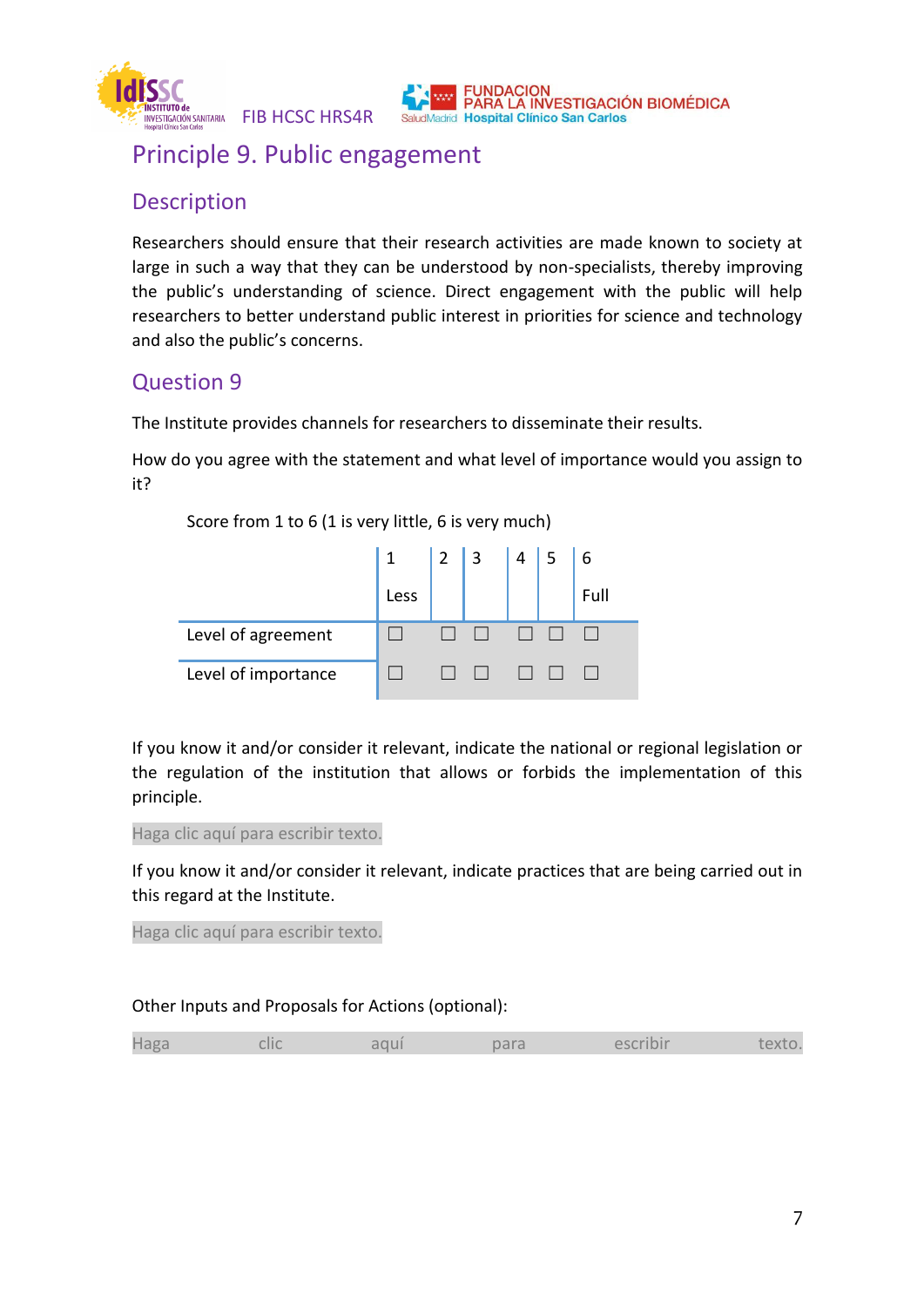

## Principle 10. Non discrimination

## Description

Employers and/or funders of researchers will not discriminate against researchers in any way on the basis of gender, age, ethnic, national or social origin, religion or belief, sexual orientation, language, disability, political opinion, social or economic condition.

**NDACION** 

**Madrid Hospital Clínico San Carlos** 

PARA LA INVESTIGACIÓN BIOMÉDICA

## Question 10

IdISSC applies the principle of non-discrimination, which prohibits discrimination based on sexual orientation, religious belief, age, disability, race, ethnicity in the area work setting and in the access to all goods and services.

How do you agree with the statement and what level of importance would you assign to it?

Score from 1 to 6 (1 is very little, 6 is very much)

|                     |      | $\vert$ 2 | 3 <sup>1</sup> | 4 | 6    |
|---------------------|------|-----------|----------------|---|------|
|                     | Less |           |                |   | Full |
| Level of agreement  |      |           |                |   |      |
| Level of importance |      |           |                |   |      |

If you know it and/or consider it relevant, indicate the national or regional legislation or the regulation of the institution that allows or forbids the implementation of this principle.

Haga clic aquí para escribir texto.

If you know it and/or consider it relevant, indicate practices that are being carried out in this regard at the Institute.

Haga clic aquí para escribir texto.

|  | Haga | clic | aqui | para | escribir | texto. |
|--|------|------|------|------|----------|--------|
|--|------|------|------|------|----------|--------|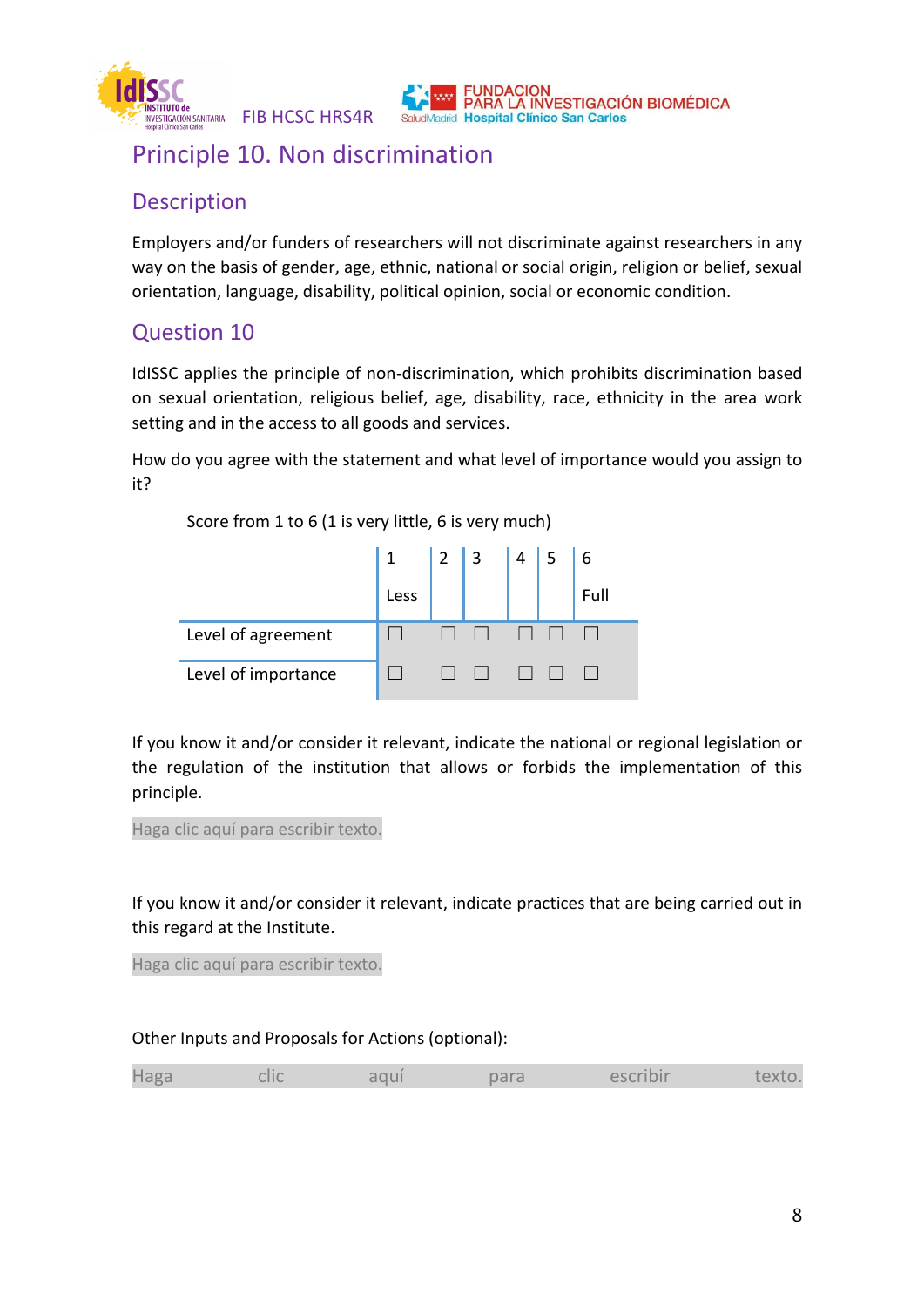

## Principle 11. Evaluation/ appraisal systems

#### **Description**

Employers and/or funders should introduce for all researchers, including senior researchers, evaluation/appraisal systems for assessing their professional performance on a regular basis and in a transparent manner by an independent (and, in the case of senior researchers, preferably international) committee.

PARA LA INVESTIGACIÓN BIOMÉDICA

**Aadrid Hospital Clínico San Carlos** 

These evaluation procedures should take into account the overall creativity of the work and research results e.g. in publications, patents, research management, teaching and conferences, supervision and mentoring, national and international collaboration, administrative work, public awareness and mobility activities, and should be taken into account in the context of professional development.

#### Question 11

An external committee carries out evaluations systems for IdISSC researchers, allowing the evaluation of professional performance to be transparent.

How do you agree with the statement and what level of importance would you assign to it?



Score from 1 to 6 (1 is very little, 6 is very much)

If you know it and/or consider it relevant, indicate the national or regional legislation or the regulation of the institution that allows or forbids the implementation of this principle.

Haga clic aquí para escribir texto.

If you know it and/or consider it relevant, indicate practices that are being carried out in this regard at the Institute.

Haga clic aquí para escribir texto.

|--|--|--|--|--|--|--|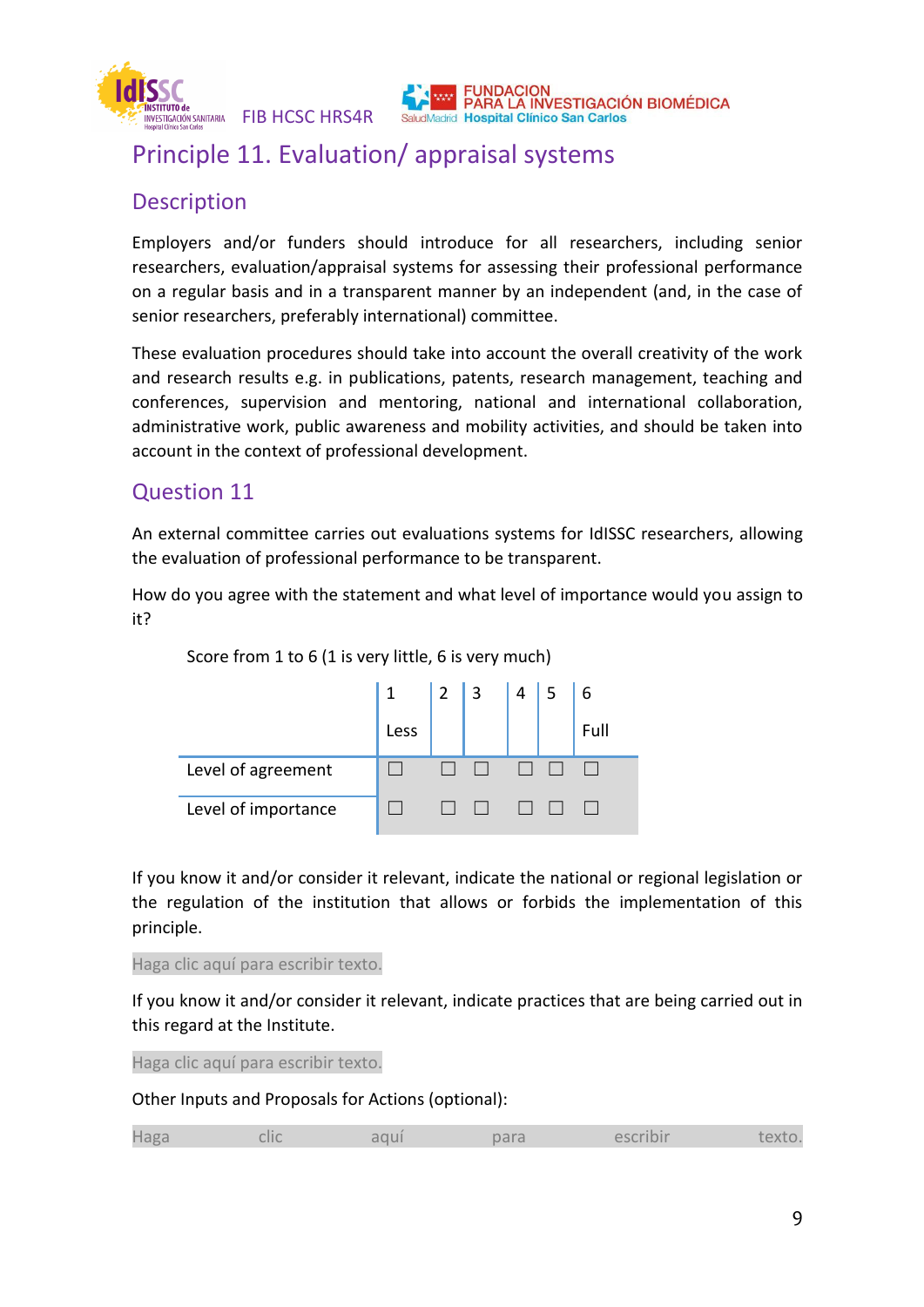

## Recruitment and Selection

# Principle 12. Recruitment of Early Stage Researchers

#### **Description**

Employers and/or funders should ensure that the entry and admission standards for researchers, particularly at the beginning at their careers, are clearly specified and should also facilitate access for disadvantaged groups or for researchers returning to a research career.

Employers and/or funders of researchers should adhere to the principles set out in the Code of Conduct for the Recruitment of Researchers when appointing or recruiting researchers.

#### Question 12

IdISSC ensures that both the entry and the admission standards for researchers, particularly at the beginning of their careers, are clearly specified.

How do you agree with the statement and what level of importance would you assign to it?



Score from 1 to 6 (1 is very little, 6 is very much)

If you know it and/or consider it relevant, indicate the national or regional legislation or the regulation of the institution that allows or forbids the implementation of this principle.

Haga clic aquí para escribir texto.

If you know it and/or consider it relevant, indicate practices that are being carried out in this regard at the Institute.

Haga clic aquí para escribir texto.

|  |  | . |  |  |  |  |
|--|--|---|--|--|--|--|
|--|--|---|--|--|--|--|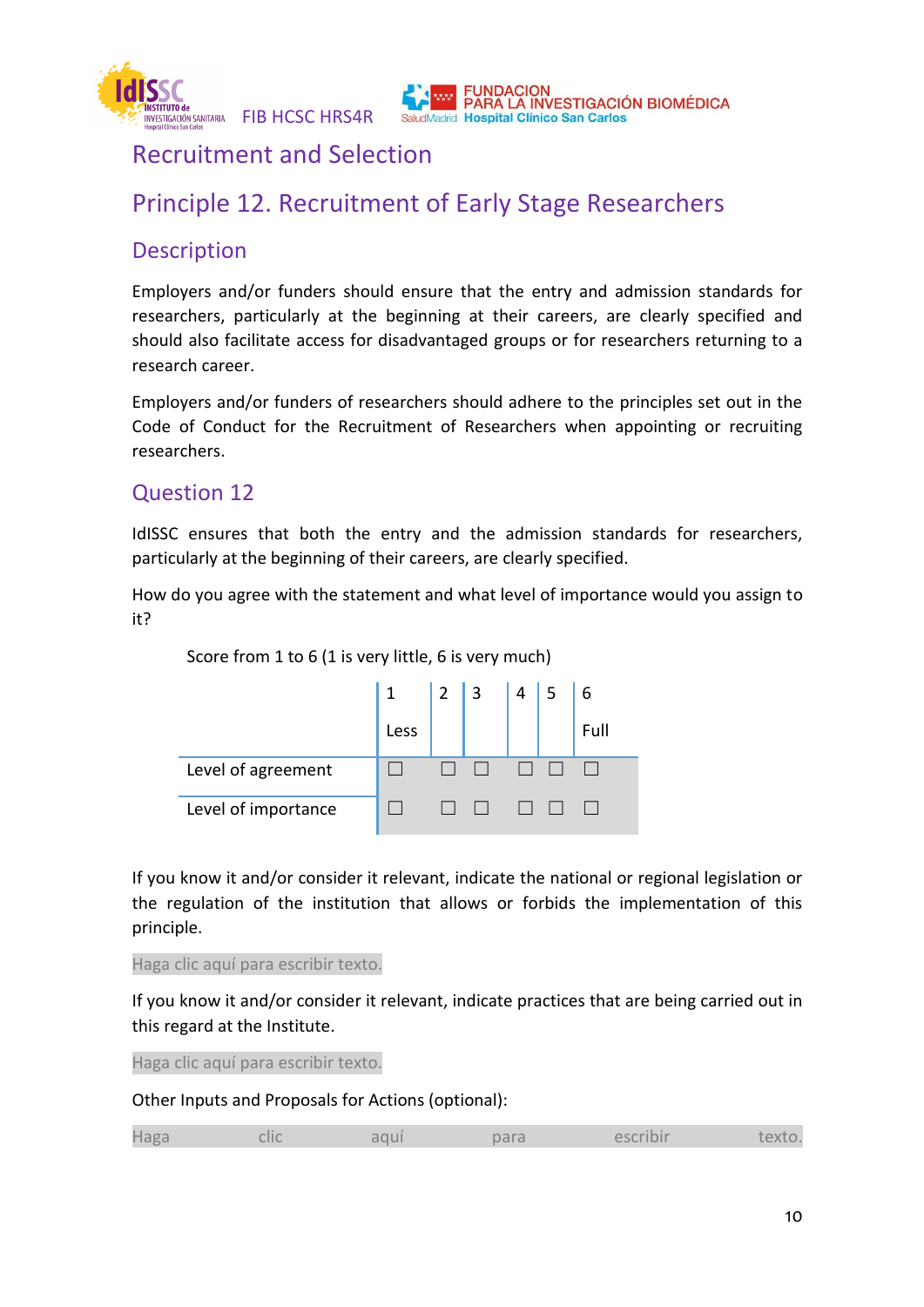



## Principle 13. Recruitment

#### Description

Employers and/or funders should establish recruitment procedures which are open, efficient, transparent, supportive and internationally comparable, as well as tailored to the type of positions advertised.

Advertisements should give a broad description of knowledge and competencies required, and should not be so specialised as to discourage suitable applicants. Employers should include a description of the working conditions and entitlements, including career development prospects. Moreover, the time allowed between the advertisement of the vacancy or the call for applications and the deadline for reply should be realistic.

#### Question 13

IdISSC has recruitment procedures which are open, efficient, transparent, supportive and internationally comparable. Working conditions and entitlements are included in the description. The time for application is realistic.

How do you agree with the statement and what level of importance would you assign to it?



Score from 1 to 6 (1 is very little, 6 is very much)

If you know it and/or consider it relevant, indicate the national or regional legislation or the regulation of the institution that allows or forbids the implementation of this principle.

Haga clic aquí para escribir texto.

If you know it and/or consider it relevant, indicate practices that are being carried out in this regard at the Institute.

Haga clic aquí para escribir texto.

|  | Hagz | $\sim$<br>снс | чь<br>J U I | <b>COMMENT</b><br>Dai d | -- |  |
|--|------|---------------|-------------|-------------------------|----|--|
|--|------|---------------|-------------|-------------------------|----|--|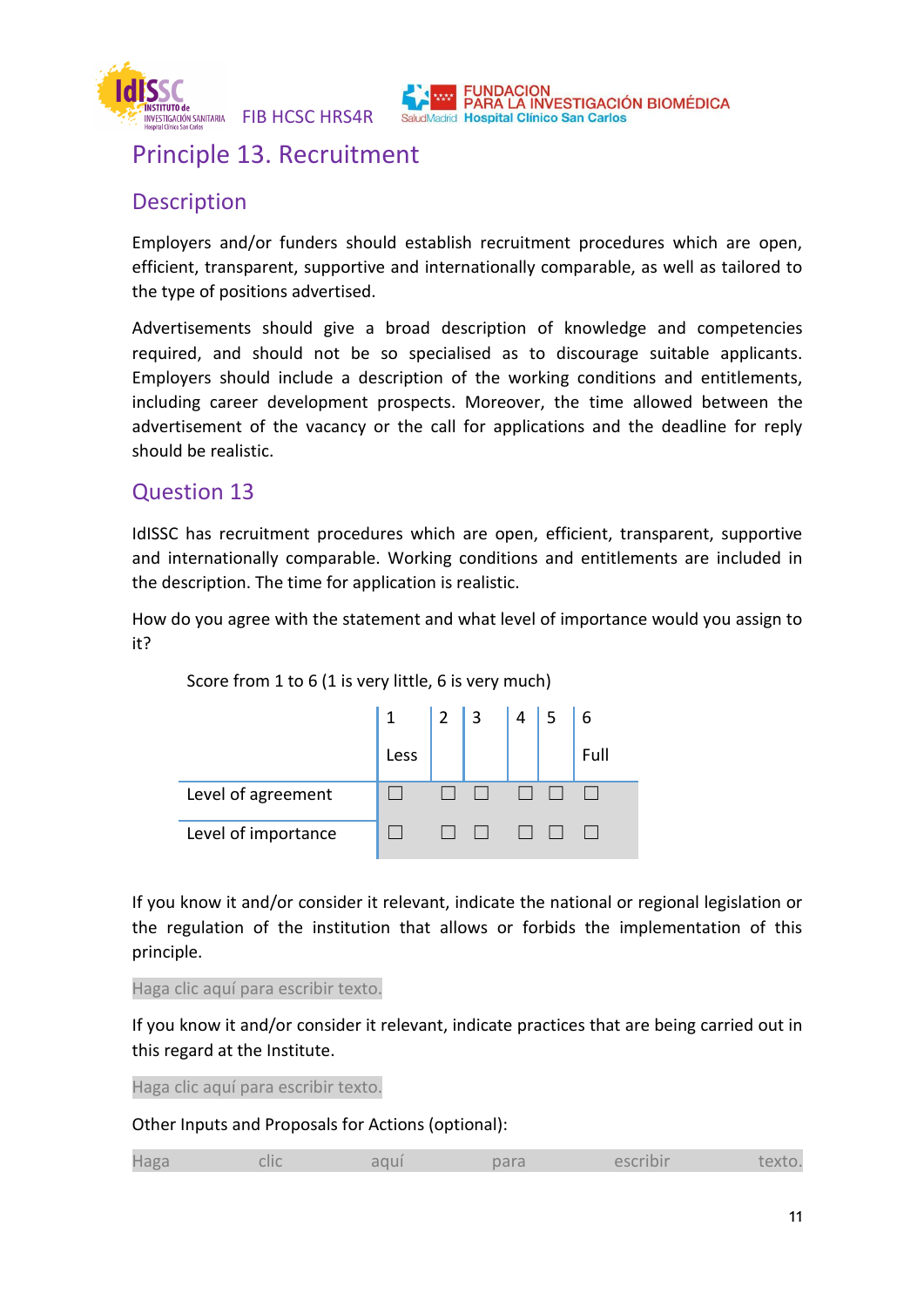



Principle 14. Selection

### Description

Selection committees should bring together diverse expertise and competences and should have an adequate gender balance and, where appropriate and feasible, include members from different sectors (public and private) and disciplines, including from other countries and with relevant experience to assess the candidate. Whenever possible, a wide range of selection practices should be used, such as external expert assessment and face-to-face interviews. Members of selection panels should be adequately trained.

### Question 14

The institute uses selection committees with diverse expertise and competences, with a gender balance, including, where applicable, members from the public and private sectors and from different disciplines.

How do you agree with the statement and what level of importance would you assign to it?



If you know it and/or consider it relevant, indicate the national or regional legislation or the regulation of the institution that allows or forbids the implementation of this principle.

Haga clic aquí para escribir texto.

If you know it and/or consider it relevant, indicate practices that are being carried out in this regard at the Institute.

Haga clic aquí para escribir texto.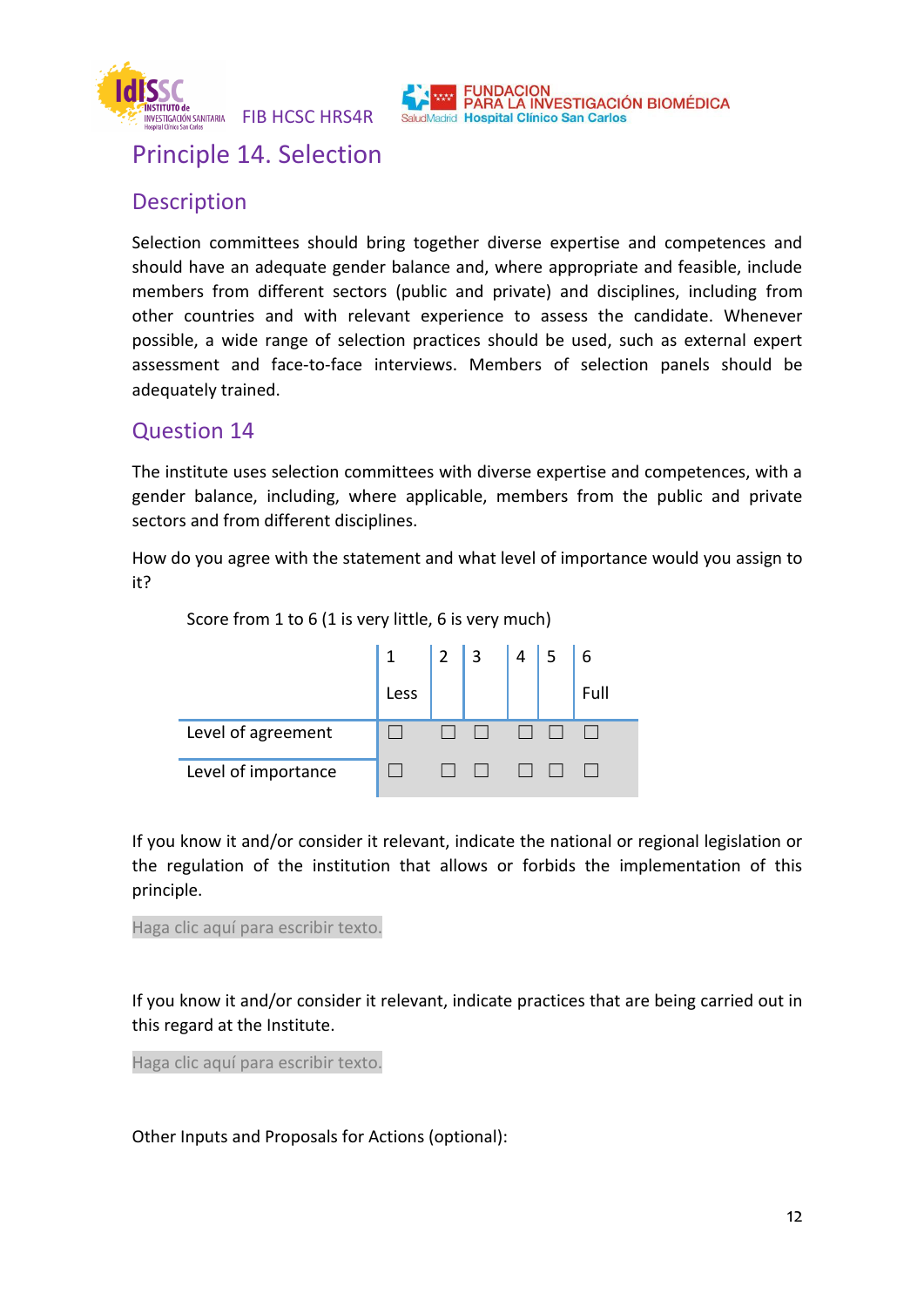

# Principle 15. Transparency

### Description

Candidates should be informed, prior to the selection, about the recruitment process and the selection criteria, the number of available positions and the career development prospects. They should also be informed after the selection process about the strengths and weaknesses of their applications.

#### Question 15

The institute informs about the recruitment process and the selection criteria through a public call. Once evaluated and selected, all those who have been evaluated are informed about their position and the score obtained.

How do you agree with the statement and what level of importance would you assign to it?



Score from 1 to 6 (1 is very little, 6 is very much)

If you know it and/or consider it relevant, indicate the national or regional legislation or the regulation of the institution that allows or forbids the implementation of this principle.

Haga clic aquí para escribir texto.

If you know it and/or consider it relevant, indicate practices that are being carried out in this regard at the Institute.

Haga clic aquí para escribir texto.

|  | laga<br>$\tilde{}$ | CIIC | <b>Contract Contract Contract</b><br>uui | par <sup>-</sup><br>11 <sup>2</sup> | المتقاط فمصدرها<br>$\sim$ | <b>STATE</b> |
|--|--------------------|------|------------------------------------------|-------------------------------------|---------------------------|--------------|
|--|--------------------|------|------------------------------------------|-------------------------------------|---------------------------|--------------|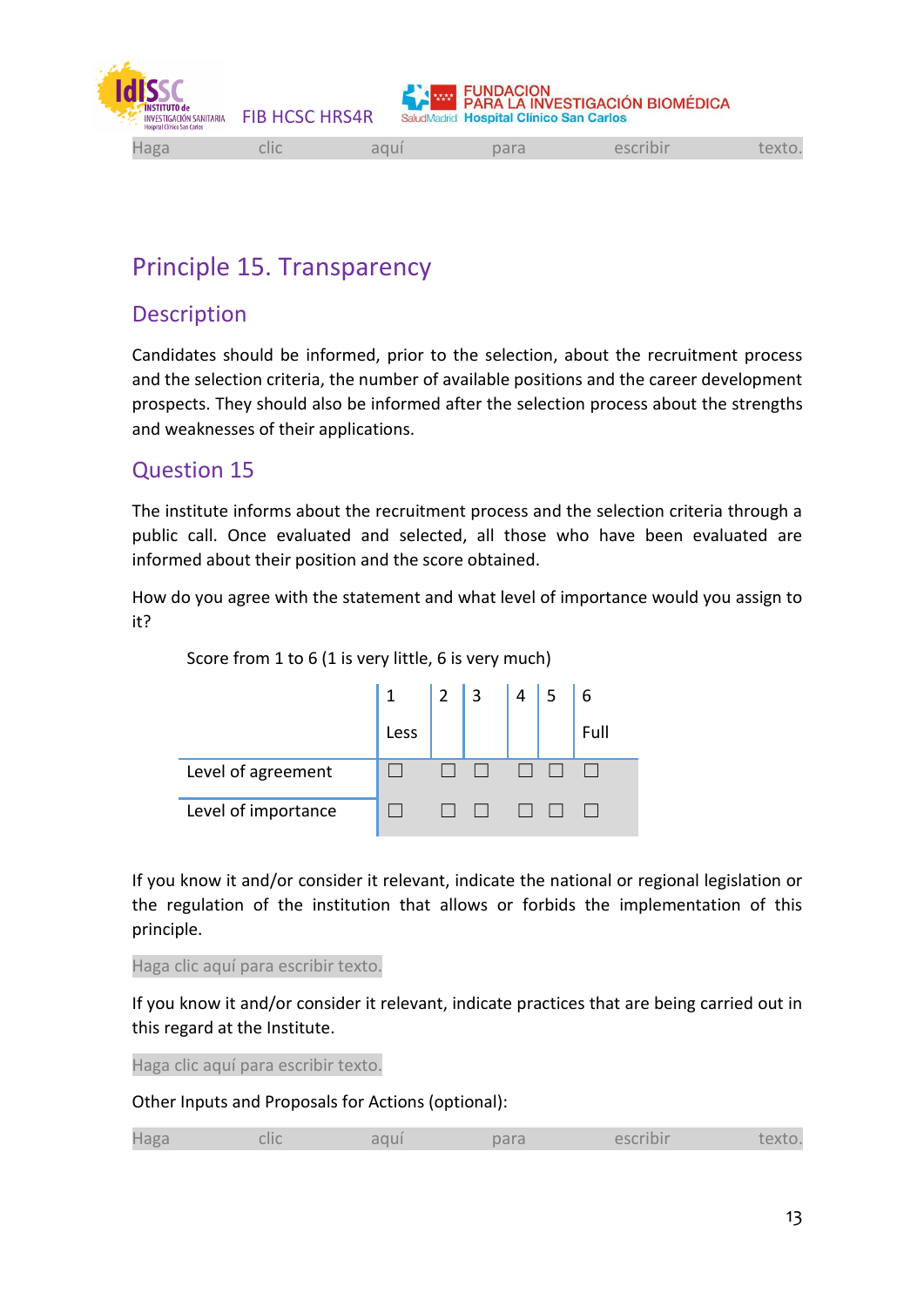

## Principle 16. Judging merit

### Description

The selection process should take into consideration the whole range of experience of the candidates. While focusing on their overall potential as researchers, their creativity and level of independence should also be considered.

**NDACION** 

PARA LA INVESTIGACIÓN BIOMÉDICA

This means that merit should be judged qualitatively as well as quantitatively, focusing on outstanding results within a diversified career path and not only on the number of publications. Consequently, the importance of bibliometric indices should be properly balanced within a wider range of evaluation criteria, such as teaching, supervision, teamwork, knowledge transfer, management of research and innovation and public awareness activities. For candidates from an industrial background, particular attention should be paid to any contributions to patents, development or inventions.

#### Question 16

The institute takes into consideration the whole range of experience of the candidates, not only publications, but also teaching, supervision, teamwork, knowledge transfer, management of research and innovation and public awareness activities.

How do you agree with the statement and what level of importance would you assign to it?

|                     |      | $\vert 2 \vert 3$ | $4 \mid 5$ | 6    |
|---------------------|------|-------------------|------------|------|
|                     | Less |                   |            | Full |
| Level of agreement  |      |                   |            |      |
| Level of importance |      | $\mathsf{L}$      |            |      |

Score from 1 to 6 (1 is very little, 6 is very much)

If you know it and/or consider it relevant, indicate the national or regional legislation or the regulation of the institution that allows or forbids the implementation of this principle.

Haga clic aquí para escribir texto.

If you know it and/or consider it relevant, indicate practices that are being carried out in this regard at the Institute.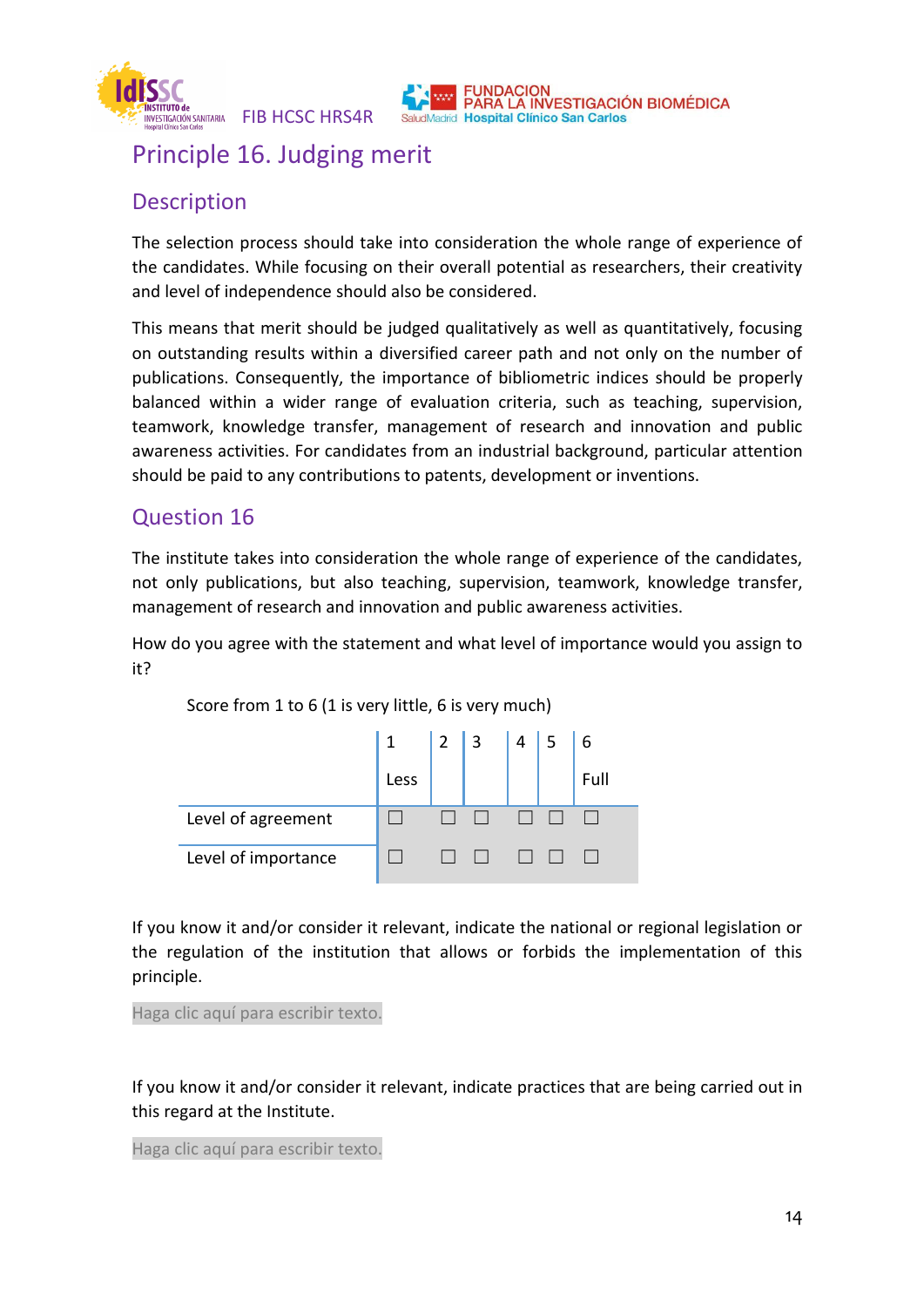



Other Inputs and Proposals for Actions (optional):

|--|--|--|--|--|--|--|

## Principle 18. Recognition of mobility experience

### Description

Any mobility experience, e.g. a stay in another country/region or in another research setting (public or private) or a change from one discipline or sector to another, whether as part of the initial research training or at a later stage of the research career, or virtual mobility experience, should be considered as a valuable contribution to the professional development of a researcher.

#### Question 18

At the Institute mobility of any kind is considered as a valuable contribution to the professional development of a researcher.

How do you agree with the statement and what level of importance would you assign to it?



If you know it and/or consider it relevant, indicate the national or regional legislation or the regulation of the institution that allows or forbids the implementation of this principle.

Haga clic aquí para escribir texto.

If you know it and/or consider it relevant, indicate practices that are being carried out in this regard at the Institute.

Haga clic aquí para escribir texto.

| $\cap$ $\cap$ | . |  |  |  |  |
|---------------|---|--|--|--|--|
|---------------|---|--|--|--|--|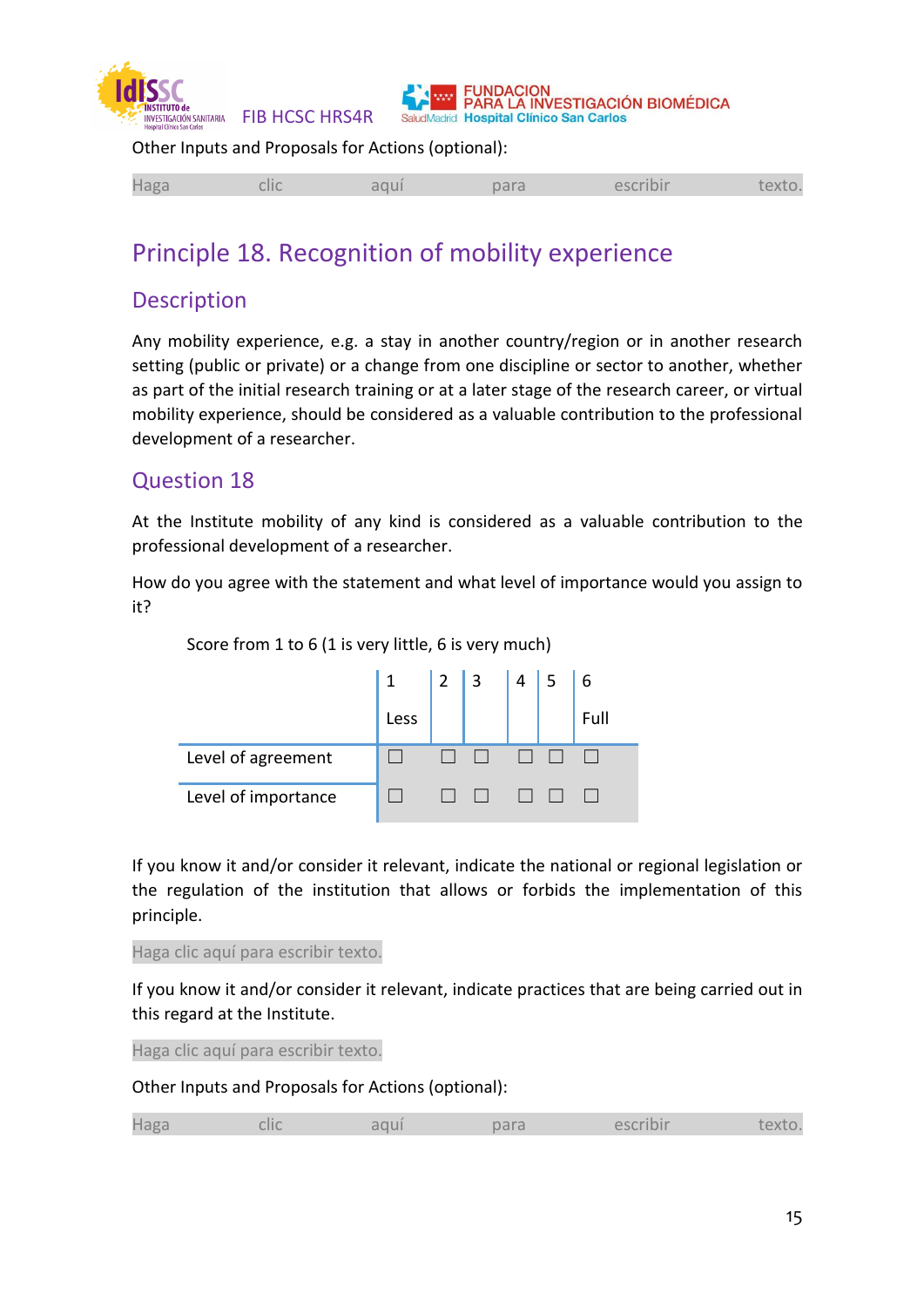

# Principle 19. Recognition of qualifications

## Description

Employers and/or funders should provide for appropriate assessment and evaluation of the academic and professional qualifications, including nonformal qualifications, of all researchers, in particular within the context of international and professional mobility. They should inform themselves and gain a full understanding of rules, procedures and standards governing the recognition of such qualifications and, consequently, explore existing national law, conventions and specific rules on the recognition of these qualifications through all available channels.

ARA LA INVESTIGACIÓN BIOMÉDICA

## Question 19

The institute puts enough effort into the appropriate assessment and evaluation of the academic qualifications, including informal qualifications, of all researchers, in particular within the context of international and professional mobility.

How do you agree with the statement and what level of importance would you assign to it?



If you know it and/or consider it relevant, indicate the national or regional legislation or the regulation of the institution that allows or forbids the implementation of this principle.

Haga clic aquí para escribir texto.

If you know it and/or consider it relevant, indicate practices that are being carried out in this regard at the Institute.

Haga clic aquí para escribir texto.

Other Inputs and Proposals for Actions (optional):

|--|--|--|--|--|--|--|

Score from 1 to 6 (1 is very little, 6 is very much)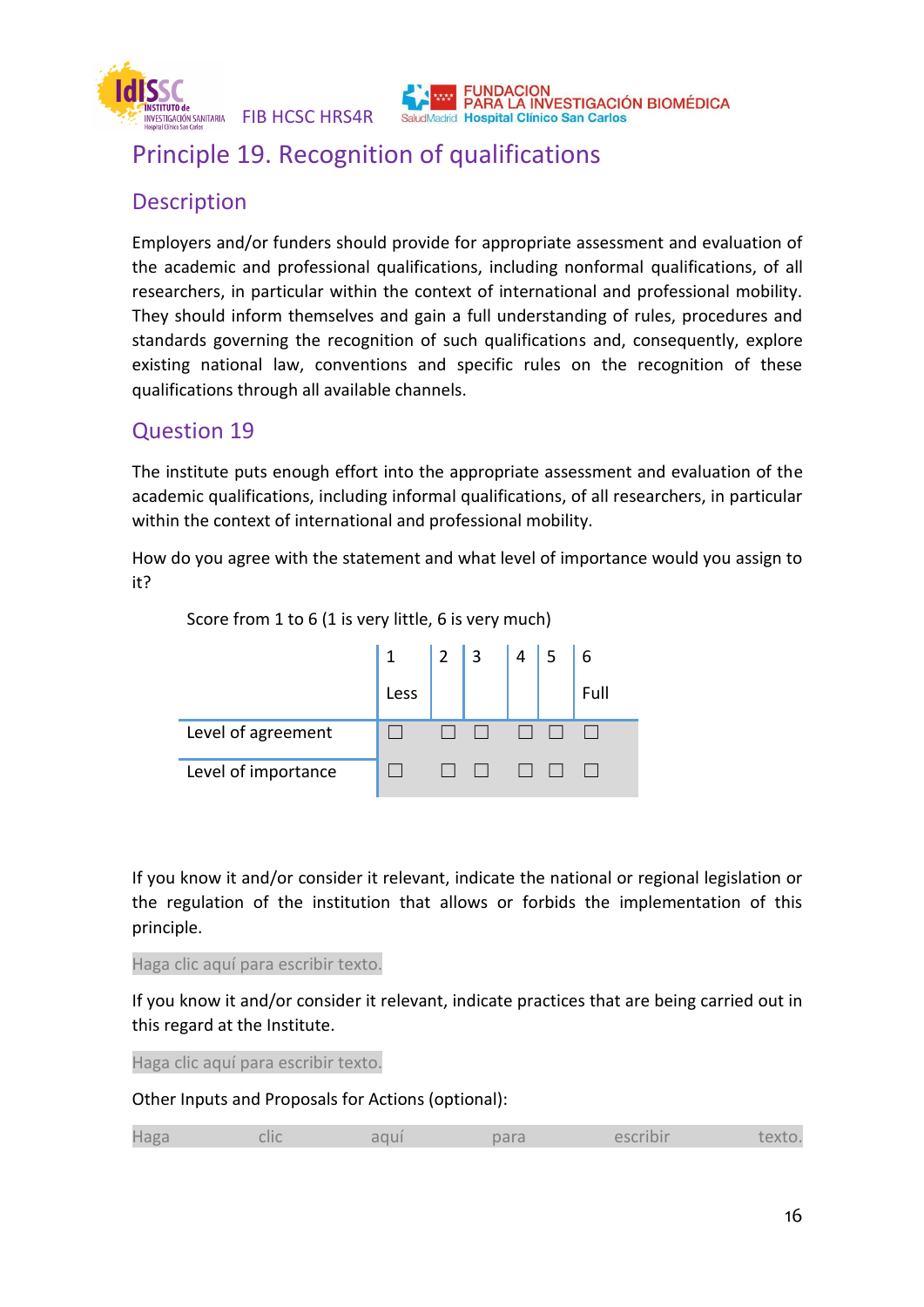

# Principle 21. Postdoctoral Appointments

## Description

Clear rules and explicit guidelines for the recruitment and appointment of postdoctoral researchers, including the maximum duration and the objectives of such appointments, should be established by the institutions appointing postdoctoral researchers. Such guidelines should take into account time spent in prior postdoctoral appointments at other institutions and take into consideration that the postdoctoral status should be transitional, with the primary purpose of providing additional professional development opportunities for a research career in the context of long-term career prospects.

PARA LA INVESTIGACIÓN BIOMÉDICA

## Question 21

The institute has clear rules and explicit guidelines for the recruitment of postdoctoral researchers.

How do you agree with the statement and what level of importance would you assign to it?



Score from 1 to 6 (1 is very little, 6 is very much)

If you know it and/or consider it relevant, indicate the national or regional legislation or the regulation of the institution that allows or forbids the implementation of this principle.

Haga clic aquí para escribir texto.

If you know it and/or consider it relevant, indicate practices that are being carried out in this regard at the Institute.

Haga clic aquí para escribir texto.

|  | Haga | <b>College College</b><br>--- |  | $\sim$ | $\sim$ | πх. |
|--|------|-------------------------------|--|--------|--------|-----|
|--|------|-------------------------------|--|--------|--------|-----|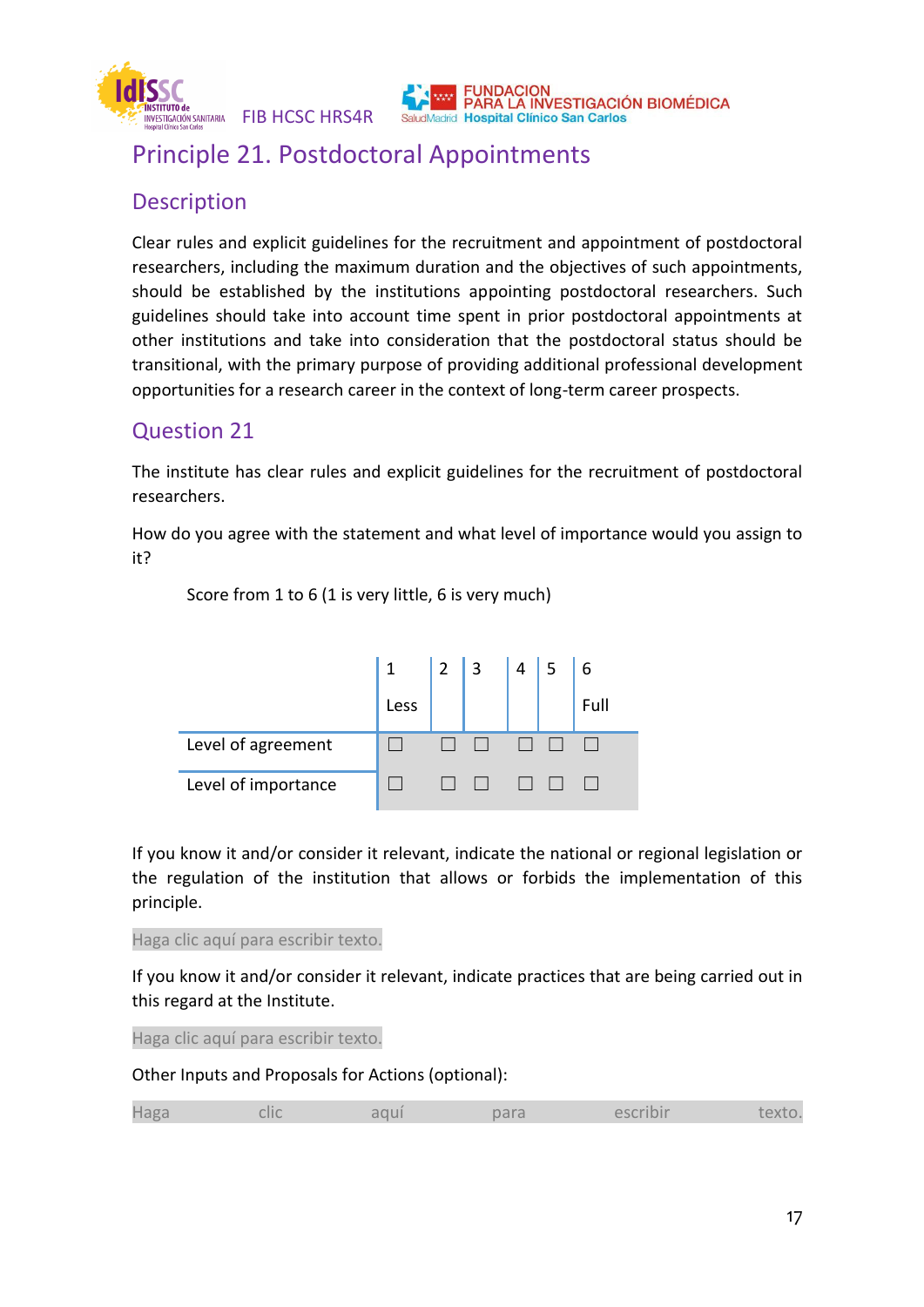

#### **IDACION** PARA LA INVESTIGACIÓN BIOMÉDICA **Aadrid Hospital Clínico San Carlos**

# **Working Conditions and Social Security**

## Principle 23. Research environment

#### **Description**

Employers and/or funders of researchers should ensure that the most stimulating research or research training environment is created which offers appropriate equipment, facilities and opportunities, including for remote collaboration over research networks, and that the national or sectoral regulations concerning health and safety in research are observed.

Funders should ensure that adequate resources are provided in support of the agreed work programme.

#### Question 23

The Institute offers appropriate facilities and equipment, promotes collaboration in research networks, ensures that national or sectoral regulations concerning health and safety in research are observed, ensuring the most stimulating research or research training environment.

How do you agree with the statement and what level of importance would you assign to it?

|                     | $\mathbf{1}$ | $\vert 2 \vert 3$ | $\overline{4}$ |      |
|---------------------|--------------|-------------------|----------------|------|
|                     | Less         |                   |                | Full |
| Level of agreement  |              |                   |                |      |
| Level of importance |              |                   |                |      |

Score from 1 to 6 (1 is very little, 6 is very much)

If you know it and/or consider it relevant, indicate the national or regional legislation or the regulation of the institution that allows or forbids the implementation of this principle.

Haga clic aquí para escribir texto.

If you know it and/or consider it relevant, indicate practices that are being carried out in this regard at the Institute.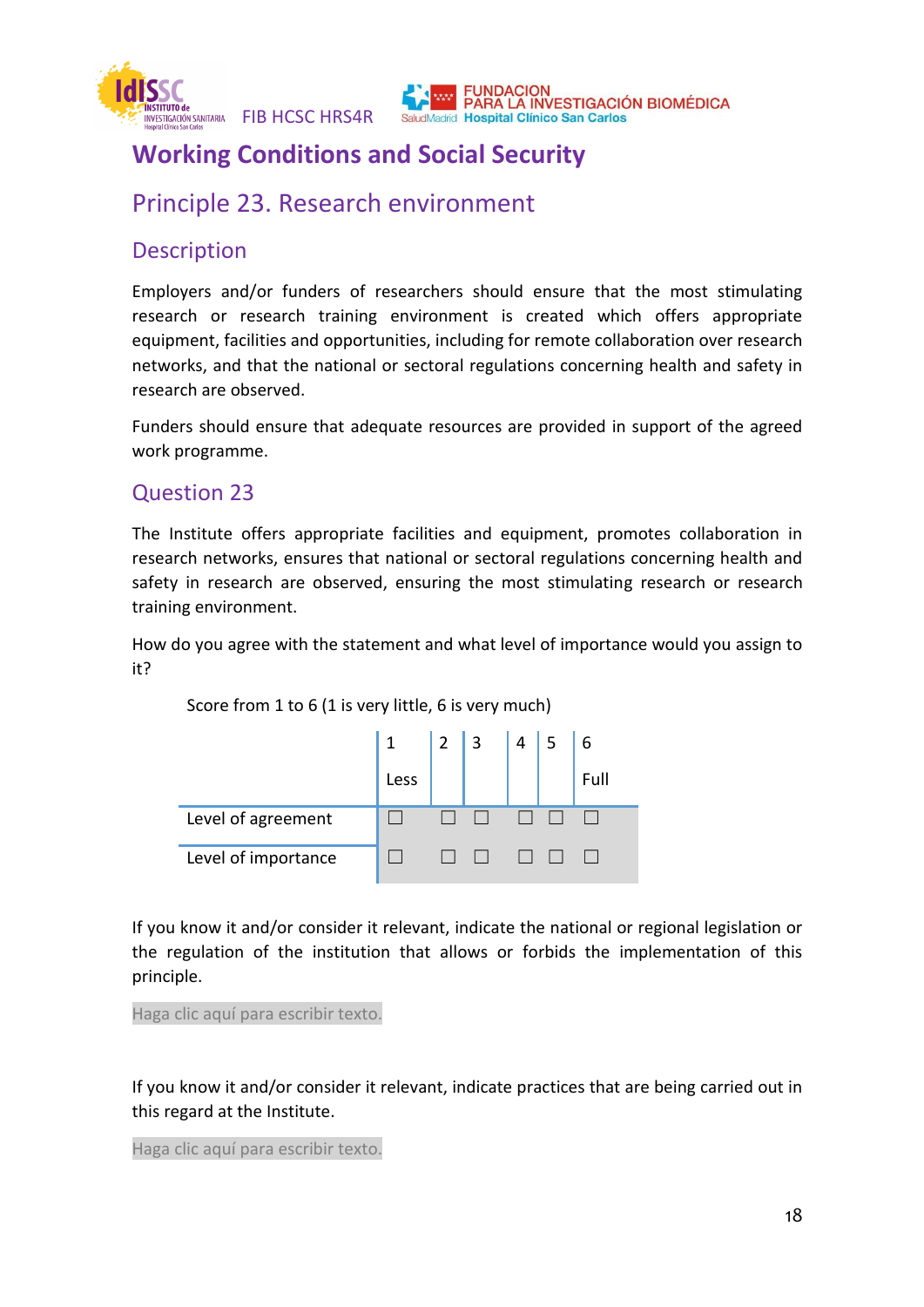



Other Inputs and Proposals for Actions (optional):

|  | __<br>эσ |  |  | $\sim$ |  |  |
|--|----------|--|--|--------|--|--|
|--|----------|--|--|--------|--|--|

## Principle 24. Working conditions

#### Description

Employers and/or funders should ensure that the working conditions for researchers, including for disabled researchers, provide where appropriate the flexibility deemed essential for successful research performance in accordance with existing national legislation and with national or sectoral collective-bargaining agreements. They should aim to provide working conditions which allow both women and men researchers to combine family and work, children and career.

#### Question 24

The Institute makes sure that the working conditions for researchers, including those for disabled researchers, provide the flexibility deemed essential for successful research performance in accordance with existing national legislation and with national or sectoral collective-bargaining agreements.

How do you agree with the statement and what level of importance would you assign to it?

Score from 1 to 6 (1 is very little, 6 is very much)

|                     | $\cdot$ 1 | $\vert 2 \vert 3$ | 4 <sup>4</sup> |      |
|---------------------|-----------|-------------------|----------------|------|
|                     | Less      |                   |                | Full |
| Level of agreement  |           |                   |                |      |
| Level of importance |           |                   |                |      |

If you know it and/or consider it relevant, indicate the national or regional legislation or the regulation of the institution that allows or forbids the implementation of this principle.

Haga clic aquí para escribir texto.

If you know it and/or consider it relevant, indicate practices that are being carried out in this regard at the Institute.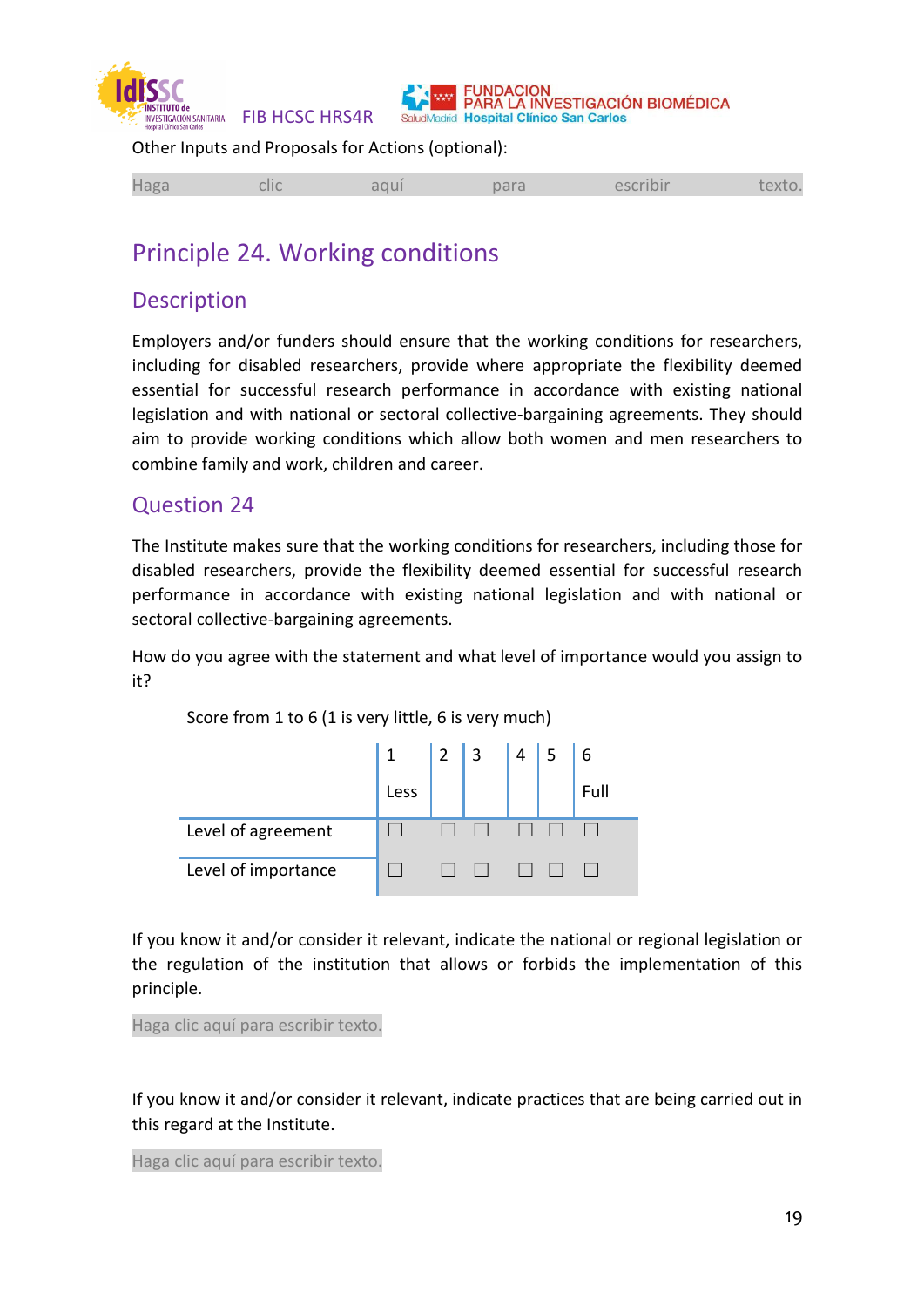

| Other Inputs and Proposals for Actions (optional): |      |      |      |          |        |
|----------------------------------------------------|------|------|------|----------|--------|
| Haga                                               | clic | aqui | para | escribir | texto. |

# Principle 25. Stability and permanence of employment

### Description

Employers and/or funders should ensure that the performance of researchers is not undermined by instability of employment contracts, and should therefore commit themselves as far as possible to improving the stability of employment conditions for researchers, thus implementing and abiding by the principles and terms laid down in the EU Directive on Fixed-Term Work.

#### Question 25

The Institute is committed to improving the stability of employment conditions for researchers, in the established framework and context.

How do you agree with the statement and what level of importance would you assign to it?



Score from 1 to 6 (1 is very little, 6 is very much)

If you know it and/or consider it relevant, indicate the national or regional legislation or the regulation of the institution that allows or forbids the implementation of this principle.

Haga clic aquí para escribir texto.

If you know it and/or consider it relevant, indicate practices that are being carried out in this regard at the Institute.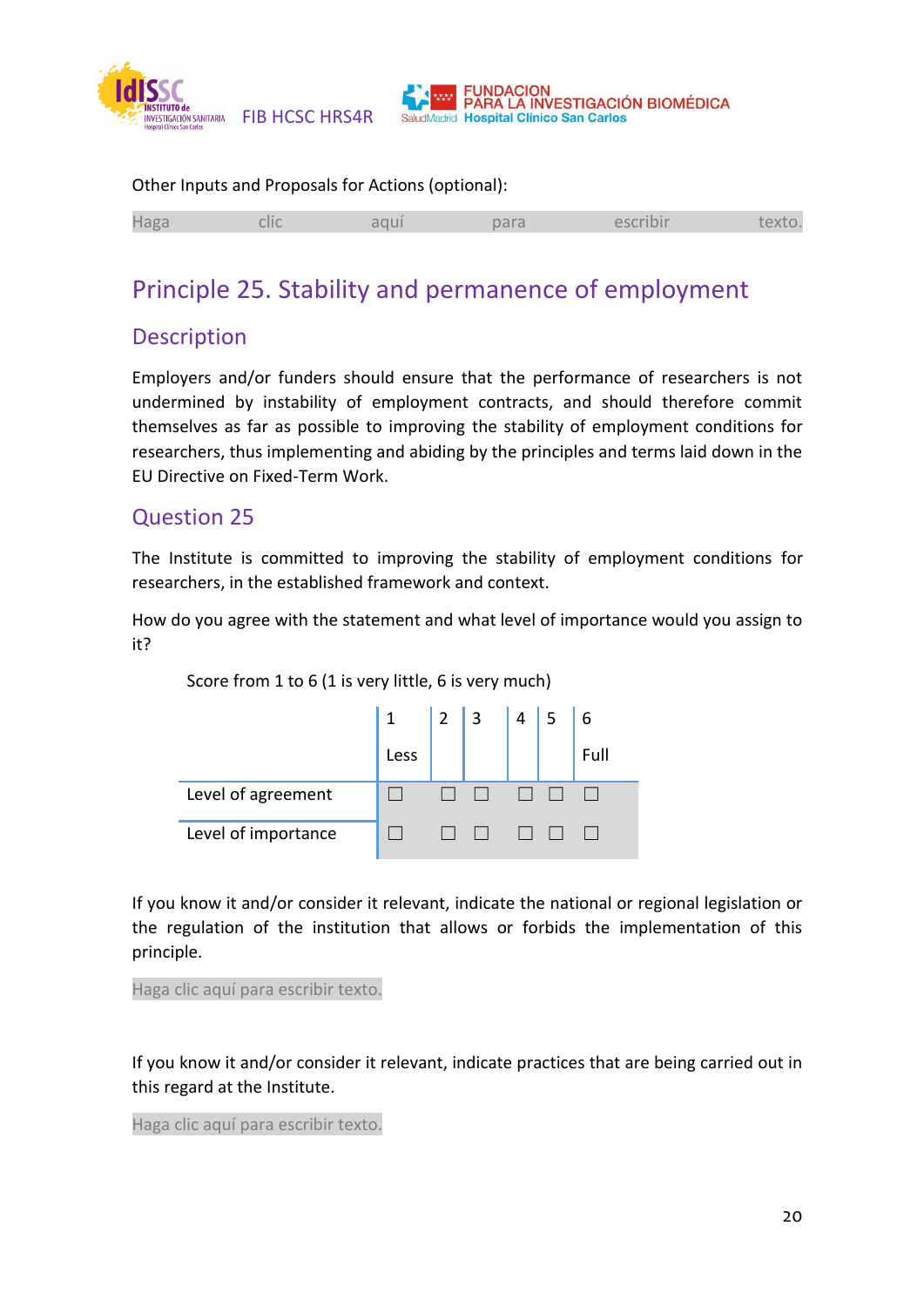



Other Inputs and Proposals for Actions (optional):

|--|--|--|--|--|--|--|

## Principle 26. Funding and salaries

#### Description

Employers and/or funders of researchers should ensure that researchers enjoy fair and attractive conditions of funding and/or salaries with adequate and equitable social security provisions (including sickness and parental benefits, pension rights and unemployment benefits) in accordance with existing national legislation and with national or sectoral collective bargaining agreements. This must include researchers at all career stages including early-stage researchers, commensurate with their legal status, performance and level of qualifications and/or responsibilities.

#### Question 26

At IdISSC researchers at all career stages including early-stage researchers, enjoy fair and attractive conditions with adequate and equitable social security provisions commensurate with their legal status, performance and level of qualifications and/or responsibilities and in accordance with existing national legislation and with national or sectoral collective bargaining agreements.

How do you agree with the statement and what level of importance would you assign to it?

Score from 1 to 6 (1 is very little, 6 is very much)

|                     |      | $\begin{array}{ c c c c c }\n\hline\n2 & 3\n\end{array}$ | $4 \mid 5$ | 6    |
|---------------------|------|----------------------------------------------------------|------------|------|
|                     | Less |                                                          |            | Full |
| Level of agreement  |      |                                                          |            |      |
| Level of importance |      |                                                          |            |      |

If you know it and/or consider it relevant, indicate the national or regional legislation or the regulation of the institution that allows or forbids the implementation of this principle.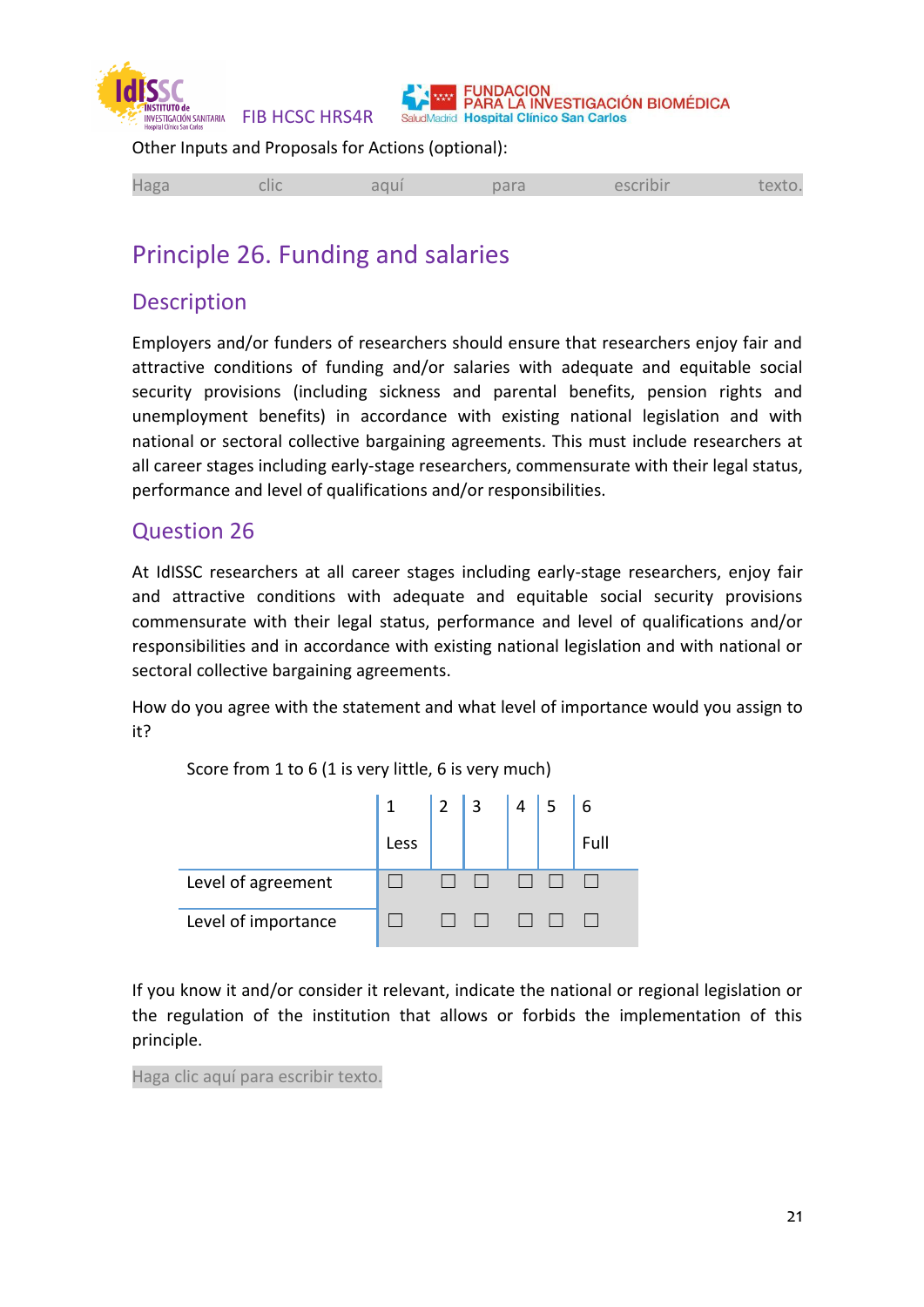

If you know it and/or consider it relevant, indicate practices that are being carried out in this regard at the Institute.

**INDACION** 

PARA LA INVESTIGACIÓN BIOMÉDICA

Haga clic aquí para escribir texto.

#### Other Inputs and Proposals for Actions (optional):

## Principle 27. Gender balance

#### **Description**

Employers and/or funders should aim for a representative gender balance at all levels of staff, including at supervisory and managerial level. This should be achieved on the basis of an equal opportunity policy at recruitment and at the subsequent career stages without, however, taking precedence over quality and competence criteria. To ensure equal treatment, selection and evaluation committees should have an adequate gender balance.

#### Question 27

At the Institute, a gender balance is fostered through actions by guaranteeing gender balance at all levels of staff and as well as in the selections and evaluation committees.

How do you agree with the statement and what level of importance would you assign to it?



Score from 1 to 6 (1 is very little, 6 is very much)

If you know it and/or consider it relevant, indicate the national or regional legislation or the regulation of the institution that allows or forbids the implementation of this principle.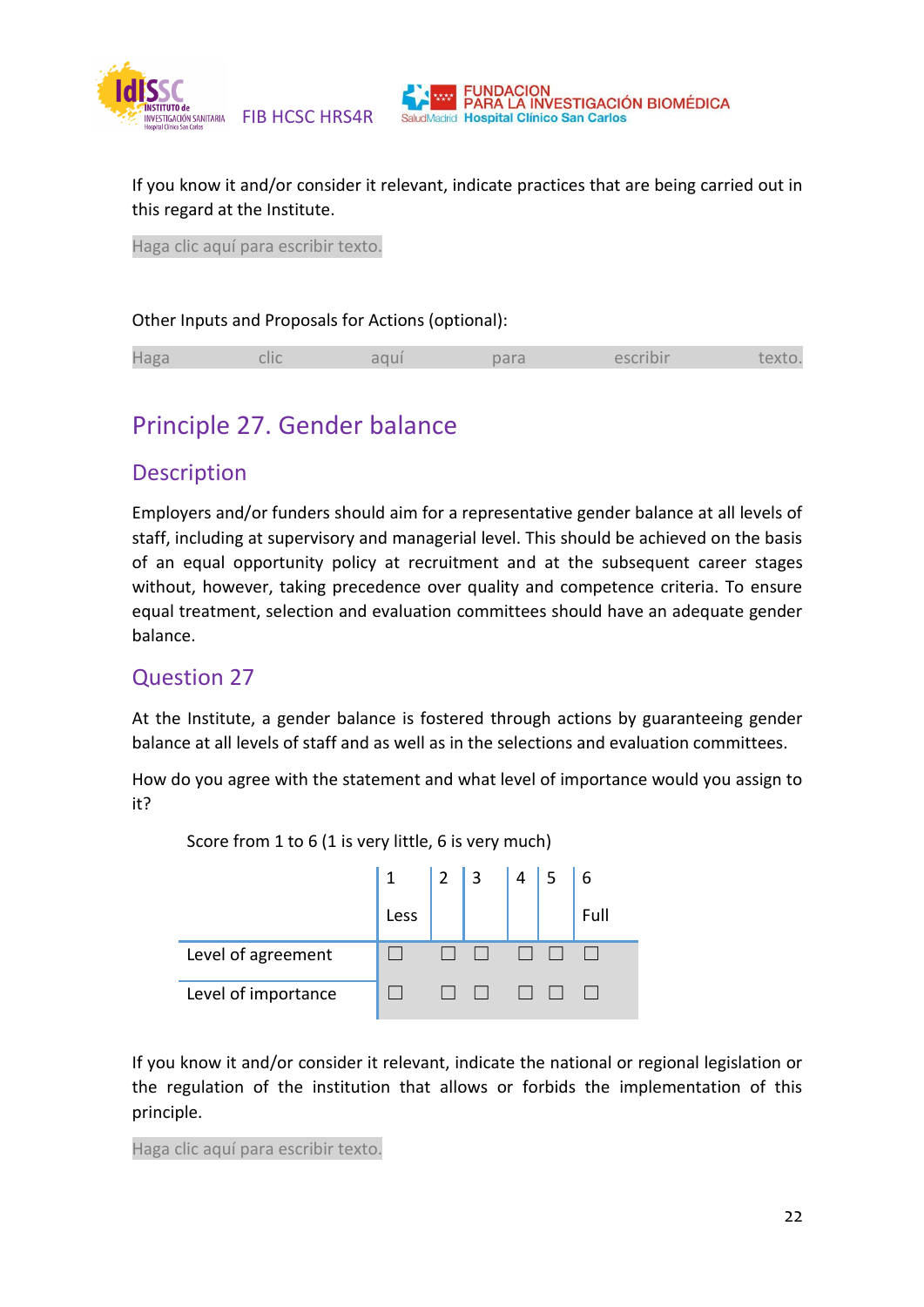

If you know it and/or consider it relevant, indicate practices that are being carried out in this regard at the Institute.

**INDACION** 

PARA LA INVESTIGACIÓN BIOMÉDICA

Haga clic aquí para escribir texto.

#### Other Inputs and Proposals for Actions (optional):

|--|--|--|--|--|--|--|

## Principle 28. Career development

#### **Description**

Employers and/or funders of researchers should draw up, preferably within the framework of their human resources management, a specific career development strategy for researchers at all stages of their career, regardless of their contractual situation, including for researchers on fixed-term contracts. It should include the availability of mentors involved in providing support and guidance for the personal and professional development of researchers, thus motivating them and contributing to reducing any insecurity in their professional future. All researchers should be made familiar with such provisions and arrangements.

#### Question 28

The Institute provides a career development strategy for researchers at all stages of their career, regardless of their contractual situation, including for researchers on fixedterm contracts.

How do you agree with the statement and what level of importance would you assign to it?



Score from 1 to 6 (1 is very little, 6 is very much)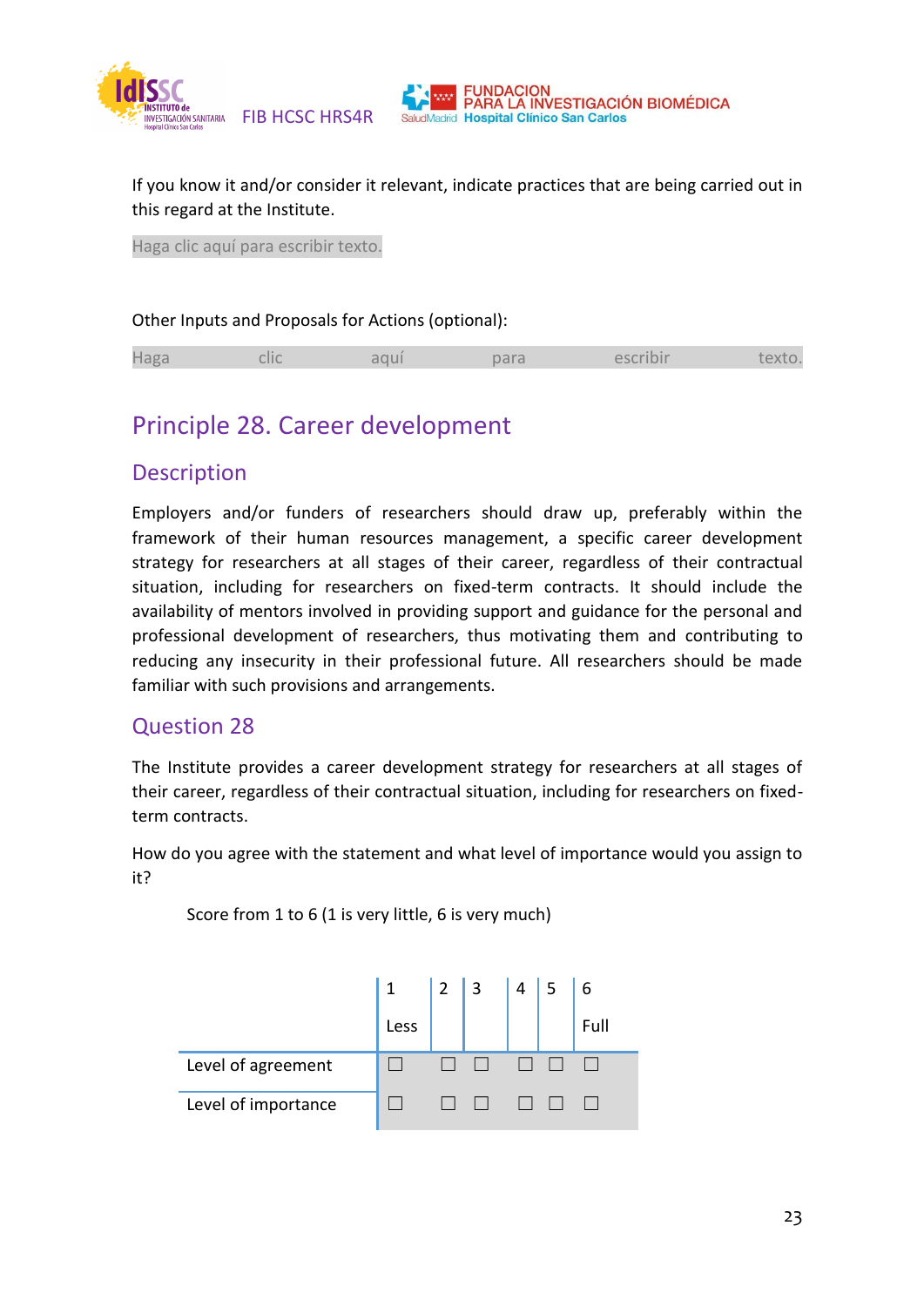



If you know it and/or consider it relevant, indicate the national or regional legislation or the regulation of the institution that allows or forbids the implementation of this principle.

Haga clic aquí para escribir texto.

If you know it and/or consider it relevant, indicate practices that are being carried out in this regard at the Institute.

Haga clic aquí para escribir texto.

#### Other Inputs and Proposals for Actions (optional):

| Haga<br>clic | aqui | para | escribir | texto. |
|--------------|------|------|----------|--------|
|--------------|------|------|----------|--------|

## Principle 30. Access to career advice

#### Description

Employers and/or funders should ensure that career advice and job placement assistance, either in the institutions concerned, or through collaboration with other structures, is offered to researchers at all stages of their careers, regardless of their contractual situation.

#### Question 30

The Institute offers career advice and job placement assistance to researchers at all stages of their careers, regardless of their contractual situation.

How do you agree with the statement and what level of importance would you assign to it?

|                     | Less | $\begin{array}{ c c c } \hline 2 & 3 \\ \hline \end{array}$ | $4 \mid 5$ | 6<br>Full |
|---------------------|------|-------------------------------------------------------------|------------|-----------|
| Level of agreement  |      |                                                             |            |           |
| Level of importance |      |                                                             |            |           |

Score from 1 to 6 (1 is very little, 6 is very much)

If you know it and/or consider it relevant, indicate the national or regional legislation or the regulation of the institution that allows or forbids the implementation of this principle.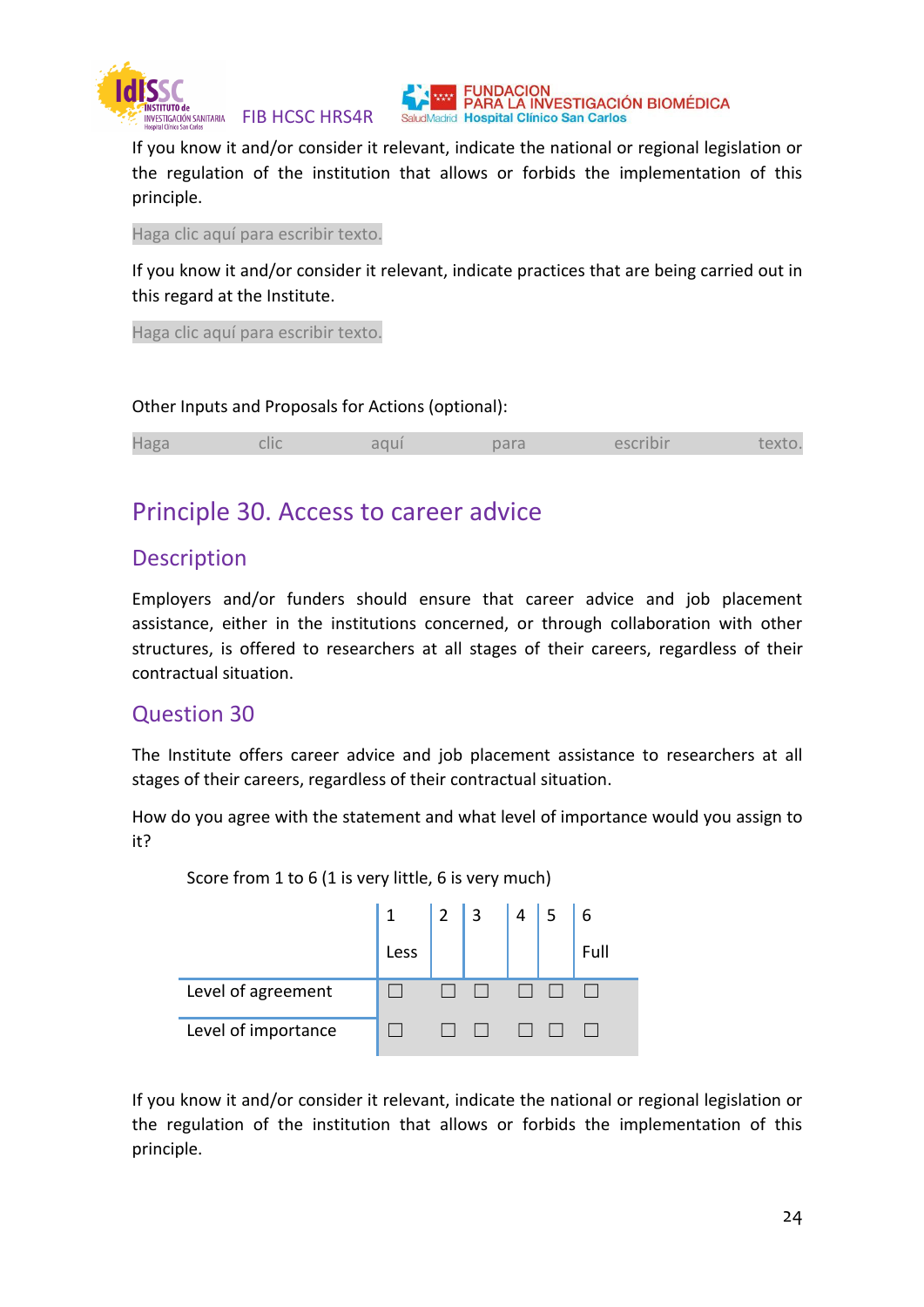



Haga clic aquí para escribir texto.

If you know it and/or consider it relevant, indicate practices that are being carried out in this regard at the Institute.

Haga clic aquí para escribir texto.

#### Other Inputs and Proposals for Actions (optional):

|--|--|--|--|--|--|--|

## Principle 31. Intellectual Property Rights

#### **Description**

Employers and/or funders should ensure that researchers at all career stages reap the benefits of the exploitation of their R&D results through legal protection and, in particular, through appropriate protection of Intellectual Property Rights, including copyrights.

Policies and practices should specify what rights belong to researchers and/or, where applicable, to their employers or other parties, including external commercial or industrial organisations, as possibly provided for under specific collaboration agreements or other types of agreement.

#### Question 31

The knowledge transfer office (KTO) at the Institute makes sure that all researchers reap the benefits of the exploitation (if any) of their R&D results, where applicable.

How do you agree with the statement and what level of importance would you assign to it?

1 Less 2 3 4 5 6 Full Level of agreement  $\Box$   $\Box$   $\Box$   $\Box$   $\Box$   $\Box$ Level of importance  $\Box$   $\Box$   $\Box$   $\Box$   $\Box$   $\Box$   $\Box$ 

Score from 1 to 6 (1 is very little, 6 is very much)

If you know it and/or consider it relevant, indicate the national or regional legislation or the regulation of the institution that allows or forbids the implementation of this principle.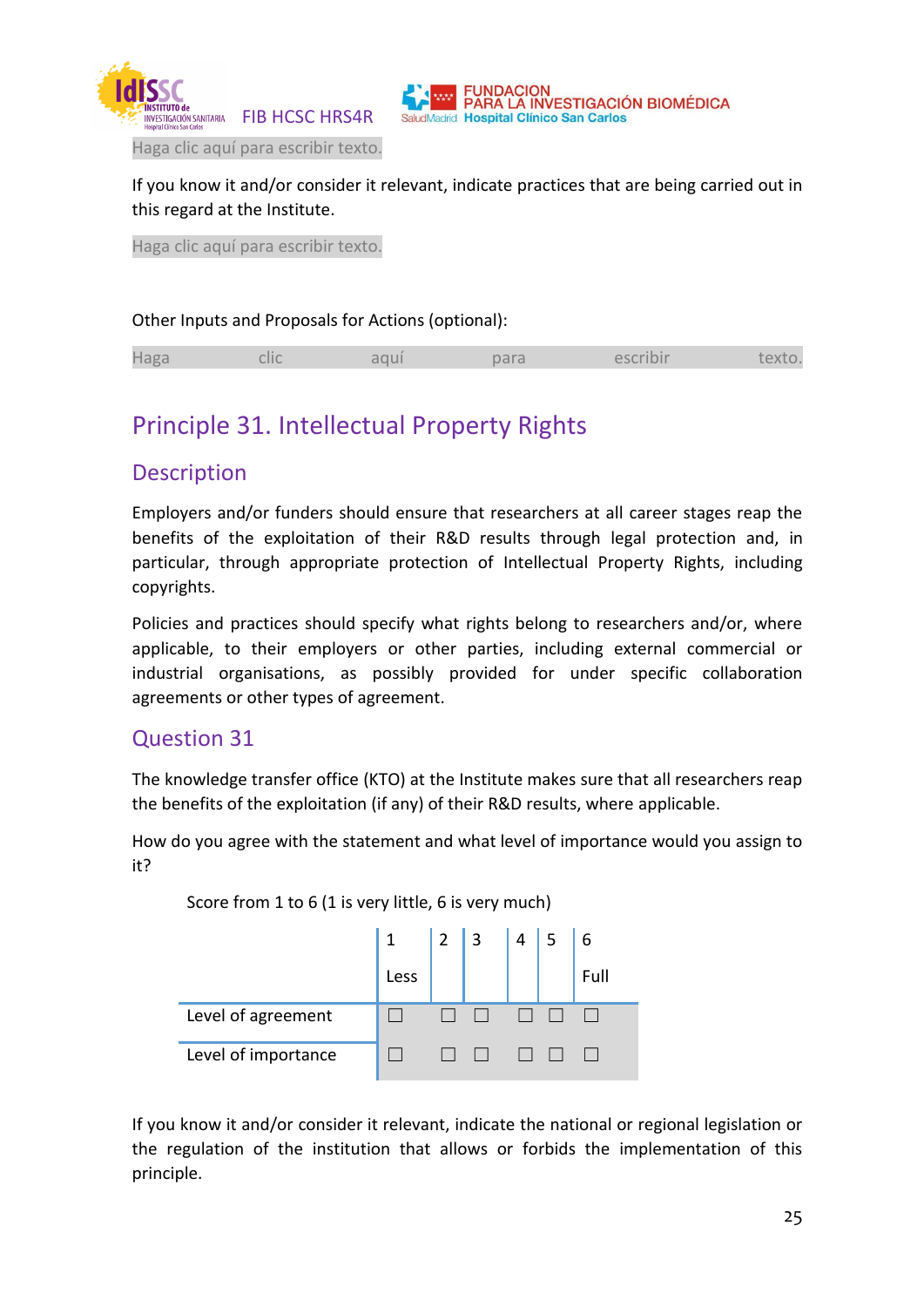



Haga clic aquí para escribir texto.

If you know it and/or consider it relevant, indicate practices that are being carried out in this regard at the Institute.

Haga clic aquí para escribir texto.

Other Inputs and Proposals for Actions (optional):

|--|--|--|--|--|--|--|

## Principle 32. Co-authorship

#### Description

Co-authorship should be viewed positively by institutions when evaluating staff, as evidence of a constructive approach to the conduct of research. Employers and/or funders should therefore develop strategies, practices and procedures to provide researchers, including those at the beginning of their research careers, with the necessary framework conditions so that they can enjoy the right to be recognised and listed and/or quoted, in the context of their actual contributions, as co-authors of papers, patents, etc., or to publish their own research results independently from their supervisor(s).

#### Question 32

The institute supports researchers to use co-authorship, including those at the beginning of their research careers.

How do you agree with the statement and what level of importance would you assign to it?



Score from 1 to 6 (1 is very little, 6 is very much)

If you know it and/or consider it relevant, indicate the national or regional legislation or the regulation of the institution that allows or forbids the implementation of this principle.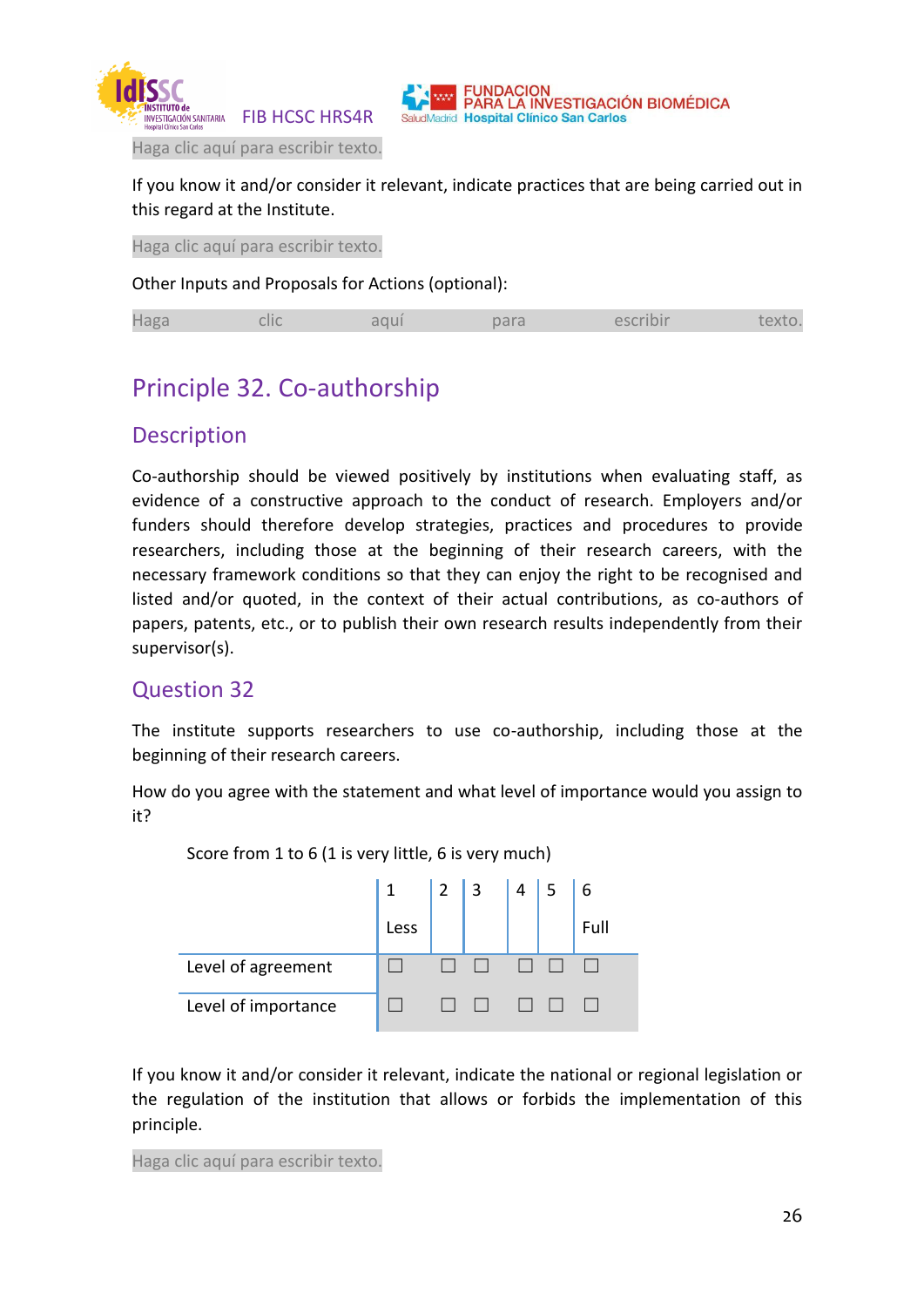

If you know it and/or consider it relevant, indicate practices that are being carried out in this regard at the Institute.

Haga clic aquí para escribir texto.

Other Inputs and Proposals for Actions (optional):

| the company of the company of<br>120 <sup>r</sup><br>$-10-10$<br>u di<br>--- |
|------------------------------------------------------------------------------|
|------------------------------------------------------------------------------|

## Principle 34. Complaints/ appeals

#### **Description**

Employers and/or funders of researchers should establish, in compliance with national rules and regulations, appropriate procedures, possibly in the form of an impartial (ombudsman-type) person to deal with complaints/appeals of researchers, including those concerning conflicts between supervisor(s) and early-stage researchers. Such procedures should provide all research staff with confidential and informal assistance in resolving work-related conflicts, disputes and grievances, with the aim of promoting fair and equitable treatment within the institution and improving the overall quality of the working environment.

#### Question 34

The Institute offers the necessary means for all staff to file complaints in compliance with national rules and regulations. In addition, the Institute offers confidential and informal assistance in resolving work-related conflicts, disputes and grievances, with the aim of promoting fair and equitable treatment within the institution and improving the overall quality of the working environment.

How do you agree with the statement and what level of importance would you assign to it?



Score from 1 to 6 (1 is very little, 6 is very much)

If you know it and/or consider it relevant, indicate the national or regional legislation or the regulation of the institution that allows or forbids the implementation of this principle.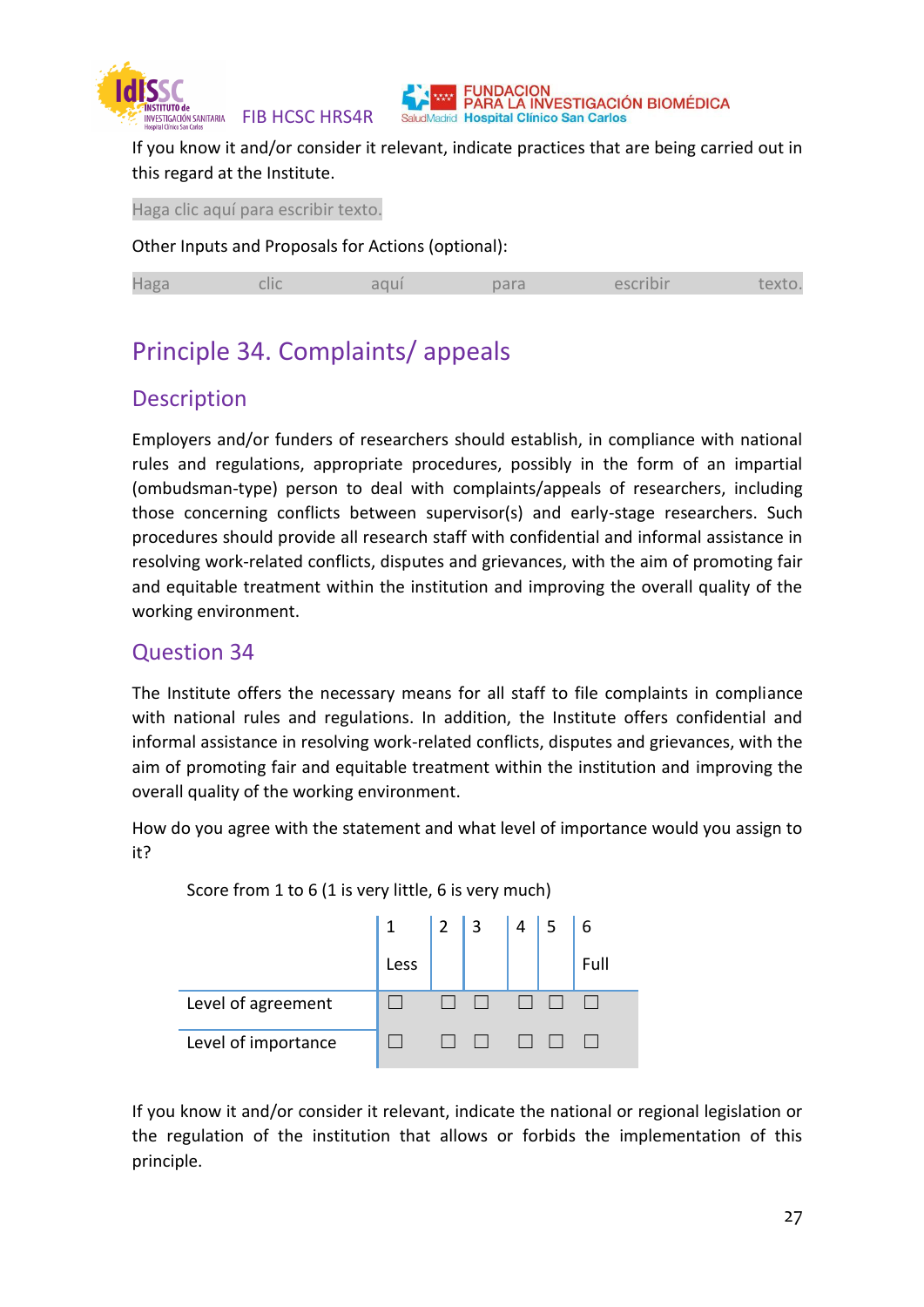



Haga clic aquí para escribir texto.

If you know it and/or consider it relevant, indicate practices that are being carried out in this regard at the Institute.

Haga clic aquí para escribir texto.

Other Inputs and Proposals for Actions (optional):

# Principle 35. Participation in decision-making bodies

#### **Description**

Employers and/or funders of researchers should recognise it as wholly legitimate, and indeed desirable, that researchers be represented in the relevant information, consultation and decision-making bodies of the institutions for which they work, so as to protect and promote their individual and collective interests as professionals and to actively contribute to the workings of the institution.

#### Question 35

At the institute researchers are represented in the relevant information, consultation and decision-making bodies.

How do you agree with the statement and what level of importance would you assign to it?

1 Less 2 3 4 5 6 Full Level of agreement ☐ ☐ ☐ ☐ ☐ ☐ Level of importance  $□ □ □ □ □ □ □ □ □ □ □$ 

Score from 1 to 6 (1 is very little, 6 is very much)

If you know it and/or consider it relevant, indicate the national or regional legislation or the regulation of the institution that allows or forbids the implementation of this principle.

Haga clic aquí para escribir texto.

If you know it and/or consider it relevant, indicate practices that are being carried out in this regard at the Institute.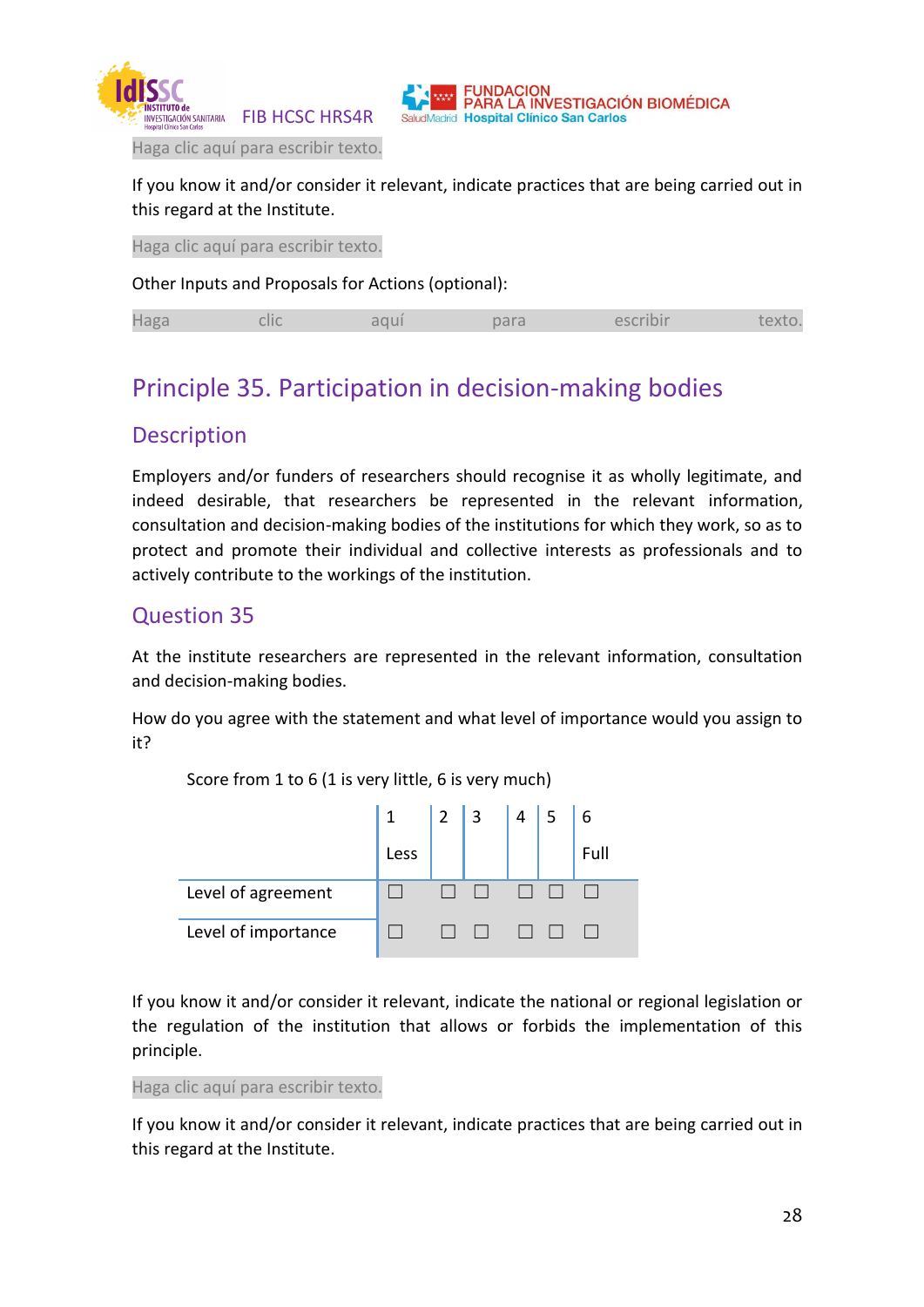



Haga clic aquí para escribir texto.

#### Other Inputs and Proposals for Actions (optional):

| <b>Haga</b> | clic | aqui | para | escribir | textu |
|-------------|------|------|------|----------|-------|
|             |      |      |      |          |       |

# **Training and Development**

## Principle 37. Supervision and managerial duties

#### **Description**

Senior researchers should devote particular attention to their multi-faceted role as supervisors, mentors, career advisors, leaders, project coordinators, managers or science communicators. They should perform these tasks to the highest professional standards. With regard to their role as supervisors or mentors of researchers, senior researchers should build up a constructive and positive relationship with the early-stage researchers, in order to set the conditions for efficient transfer of knowledge and for the further successful development of the researchers' careers.

#### Question 37

At the Institute, senior researchers devote attention to their multi-faceted role as supervisors, mentors, career advisors, leaders, project coordinators, managers or science communicators.

How do you agree with the statement and what level of importance would you assign to it?

|                     | 1    | $\vert$ 2 | $\perp$ 3 | $+4$ <sup>1</sup> |      |
|---------------------|------|-----------|-----------|-------------------|------|
|                     | Less |           |           |                   | Full |
| Level of agreement  |      |           |           |                   |      |
| Level of importance |      |           |           |                   |      |

Score from 1 to 6 (1 is very little, 6 is very much)

If you know it and/or consider it relevant, indicate the national or regional legislation or the regulation of the institution that allows or forbids the implementation of this principle.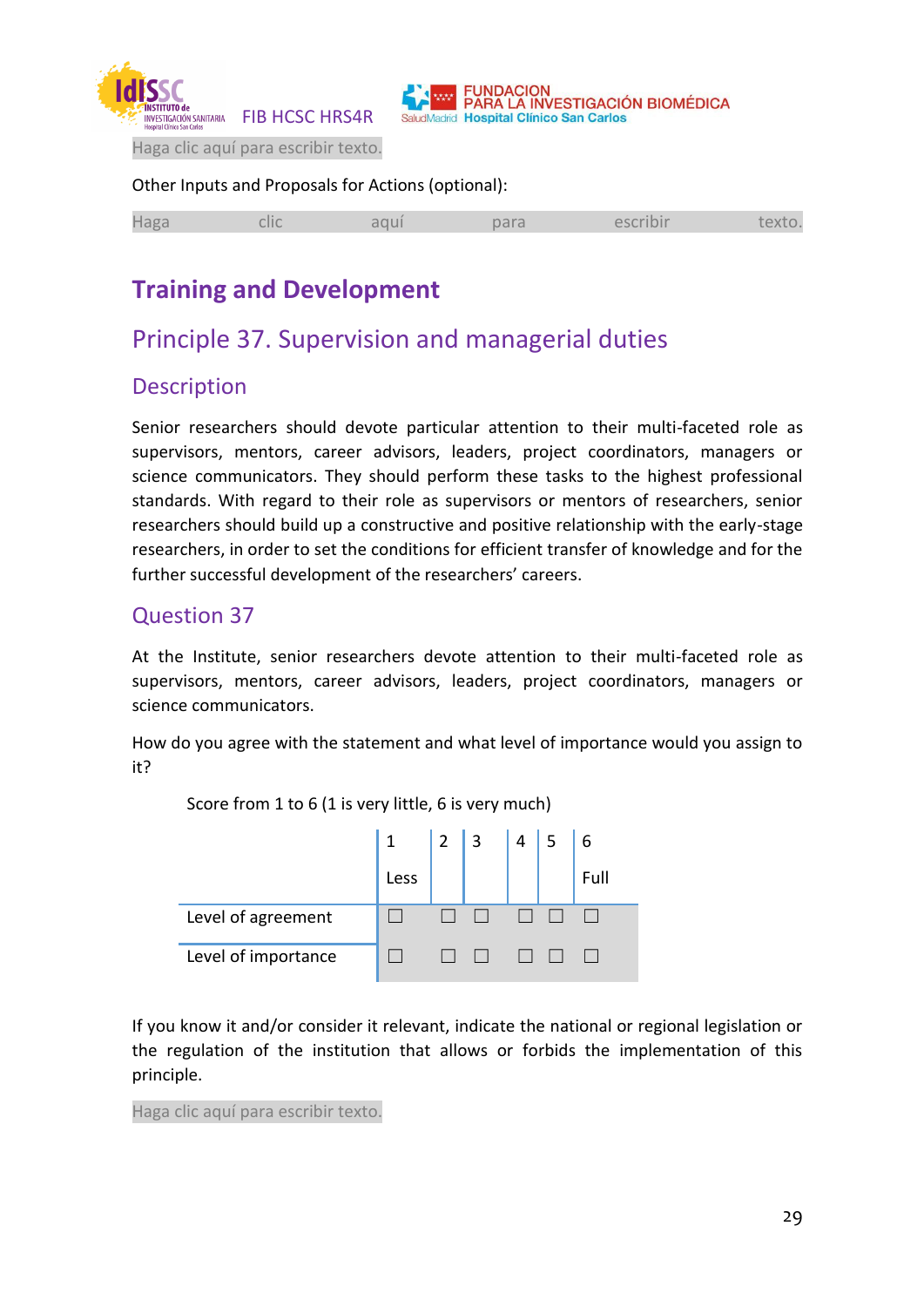

If you know it and/or consider it relevant, indicate practices that are being carried out in this regard at the Institute.

FUNDACION<br>PARA LA INVESTIGACIÓN BIOMÉDICA

Haga clic aquí para escribir texto.

#### Other Inputs and Proposals for Actions (optional):

|  | $H$ agr | Clic |  | <b>COLLANS</b><br>di d |  |  |
|--|---------|------|--|------------------------|--|--|
|--|---------|------|--|------------------------|--|--|

# Principle: 39. Access to research training and continuous development

#### **Description**

Employers and/or funders should ensure that all researchers at any stage of their career, regardless of their contractual situation, are given the opportunity for professional development and for improving their employability through access to measures for the continuing development of skills and competencies.

Such measures should be regularly assessed for their accessibility, take up and effectiveness in improving competencies, skills and employability.

#### Question 39

The Institute ensures that all researchers at any stage of their career, regardless of their contractual situation, are given the opportunity for professional development and for improving their employability through access to measures for the continuing development of their skills and competencies.

How do you agree with the statement and what level of importance would you assign to it?

|                     | $\mathbf{1}$ | 2 | 13 | $\Lambda$ | 6    |
|---------------------|--------------|---|----|-----------|------|
|                     | Less         |   |    |           | Full |
| Level of agreement  |              |   |    |           |      |
| Level of importance |              |   |    |           |      |

Score from 1 to 6 (1 is very little, 6 is very much)